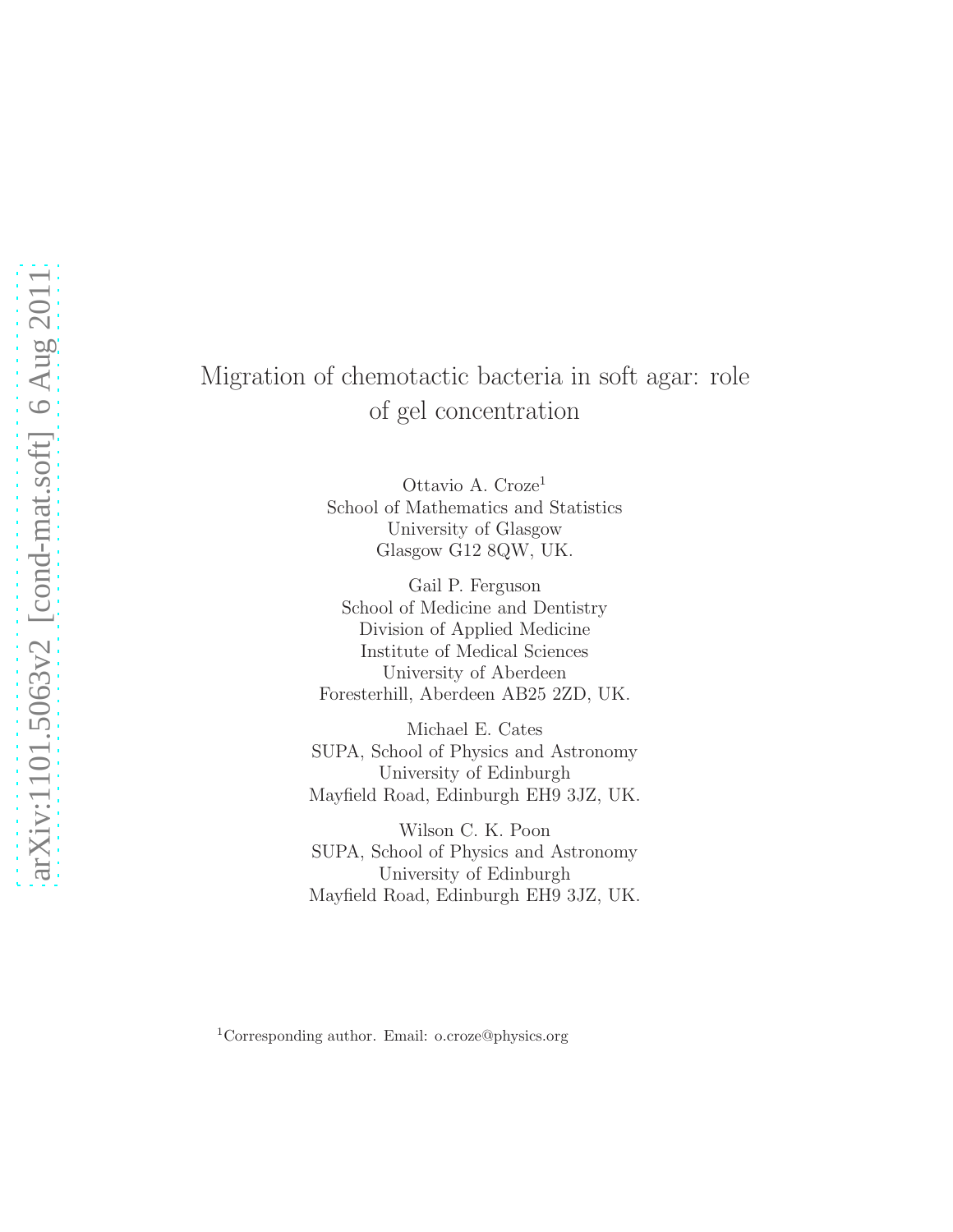#### Abstract

We study the migration of chemotactic wild type *Escherichia coli* populations in semi-solid ('soft') agar in the concentration range  $C = 0.15 0.5\%$ (w/v). For  $C \lesssim 0.35\%$ , expanding bacterial colonies display characteristic chemotactic 'rings'. At  $C = 0.35\%$ , however, bacteria migrate as broad circular bands rather than sharp rings. These are growth/diffusion waves arising because of suppression of chemotaxis by the agar and have not been previously reported experimentally. For  $C = 0.4 - 0.5\%$  expanding colonies do not span the depth of the agar and develop pronounced front instabilities. The migration front speed is weakly dependent of agar concentration below  $C = 0.25\%$ , but decreases sharply above this value. We discuss these observations in terms of an extended Keller-Segel model for which we derived novel transport parameter expressions accounting for perturbations of the chemotactic response by collisions with the agar. The model allows to fit the observed front speed decay in the range  $C = 0.15 - 0.35\%$ , and its solutions qualitatively reproduce the observed transition from chemotactic to growth/diffusion bands. We discuss the implications of our results for the study of bacteria in porous media and for the design of improved bacteriological chemotaxis assays.

*Key words:* Escherichia coli; motility; semi-solid agar; porous media; chemotaxis; population dynamics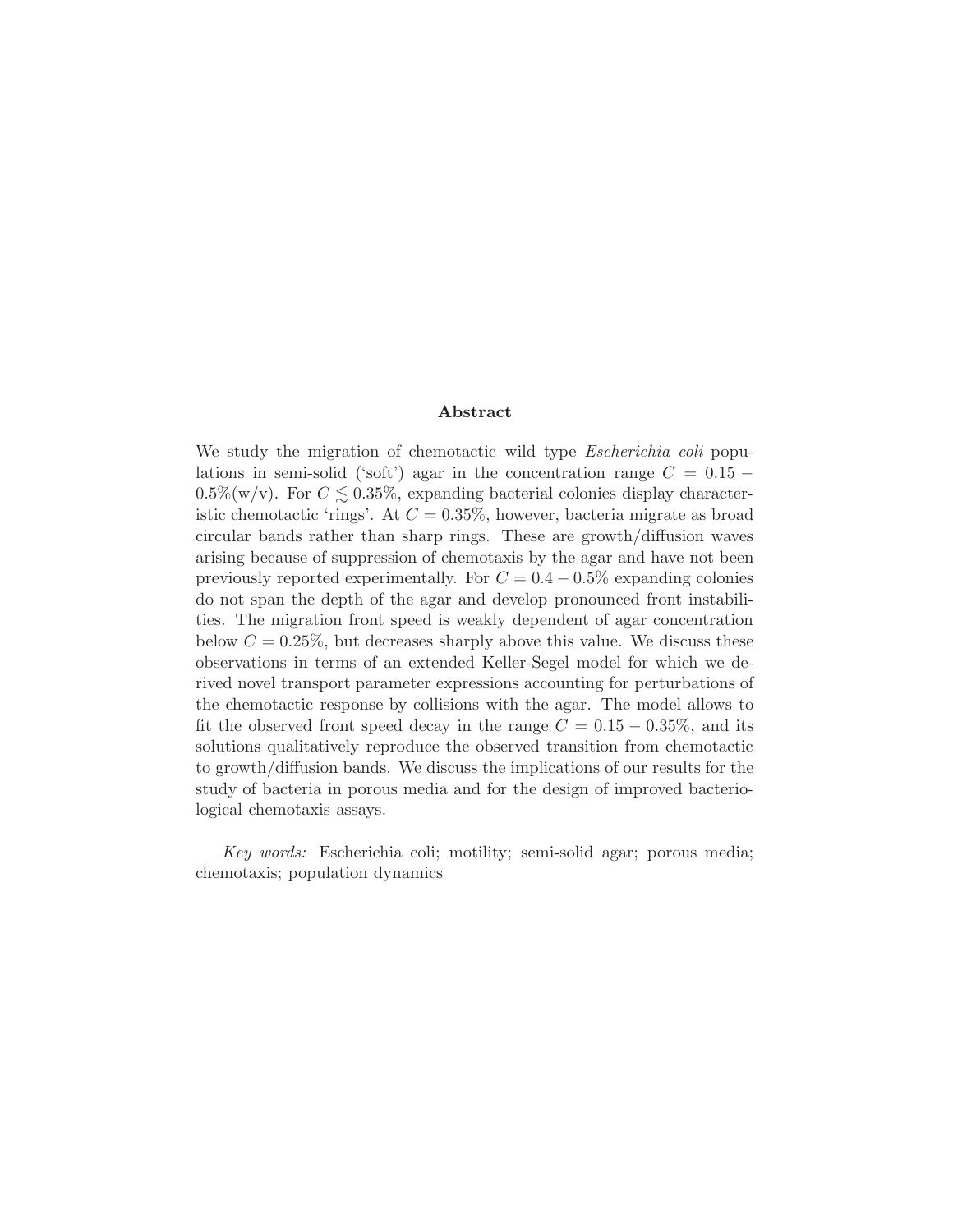# Introduction

Much is understood about the motility of flagellated bacteria in open liquid media [\(1\)](#page-17-0) and on solid surfaces [\(2\)](#page-17-1). In contrast, bacterial locomotion within semi-solid media is much less well studied, even though bacteria often colonise three dimensional semi-solid environments, e.g. host tissues or foodstuffs. 'Soft' agar with concentration  $0.2\% \leq C \leq 0.35\%$  (throughout,  $\% = \% w/v$ , a gel network whose main component is the semi-flexible polysaccharide agarose [\(3](#page-17-2)), is a plausible model for many of these kinds of solid environments. It has been used in studies aimed at understanding motile microbial pathogens growing inside the semi-solid matrix of a variety of foods and of infected hosts, and therefore for predicting spoilage and infection  $(4-6)$ .

Soft agar was first introduced into microbiology for assaying chemotaxis [\(7](#page-17-5)). Chemotactic wild-type *Escherichia coli* inoculated at one end of a capillary filled with nutrient buffer spread out in 'bands' as they successively deplete the medium of oxygen and various nutrients. In a Petri dish filled with nutrient agar, the observation of successive sharp circular bands ('rings') progressing outwards from the colony inoculated into the centre of the soft agar is taken to confirm the chemotaxis genotype, since nonchemotactic mutants spread out uniformly [\(8\)](#page-18-0).

Interestingly, the agar concentration in this widely-used chemotaxis assay is not standardized, varying from investigator to investigator, or even within the same study, in the range of  $0.2\% \leq C \leq 0.4\%$ . The tacit assumption seems to be that, as long as concentrations are in the 'soft range', agar conveniently suppresses thermal and biological convection in the liquid medium which hosts bacteria, but otherwise has no interesting effect. Wolfe and Berg's investigation [\(8](#page-18-0)) of a number chemotactic mutants in soft agar  $(C = 0.2\% - 0.35\%)$  appears to confirm this assumption. They report no qualitative difference except a slowing down of the spreading front.

However, the run-and-tumble motion of *E. coli* [\(1\)](#page-17-0) and similar bacteria suggests *a priori* that soft agar should affect chemotaxis. The pore size of soft agar is  $\sim 1 \mu m$  [\(10\)](#page-18-1), the same order as typical bacterial run lengths. Since cells perform chemotaxis by altering their tumble frequency and therefore run length, the structure of agar may therefore interfere with the ability to chemotactically 'bias' random walks. The expectation is that this interference will be more pronounced in agar than in other porous media, such as sand and soil, where most pore sizes ( $\approx 10 \mu m$  to 1 mm) are very much larger than typical run lengths. Indeed, a study of *Pseudomonas putida* in sand columns with grain sizes in the range  $80 - 800 \mu m$  found no effect on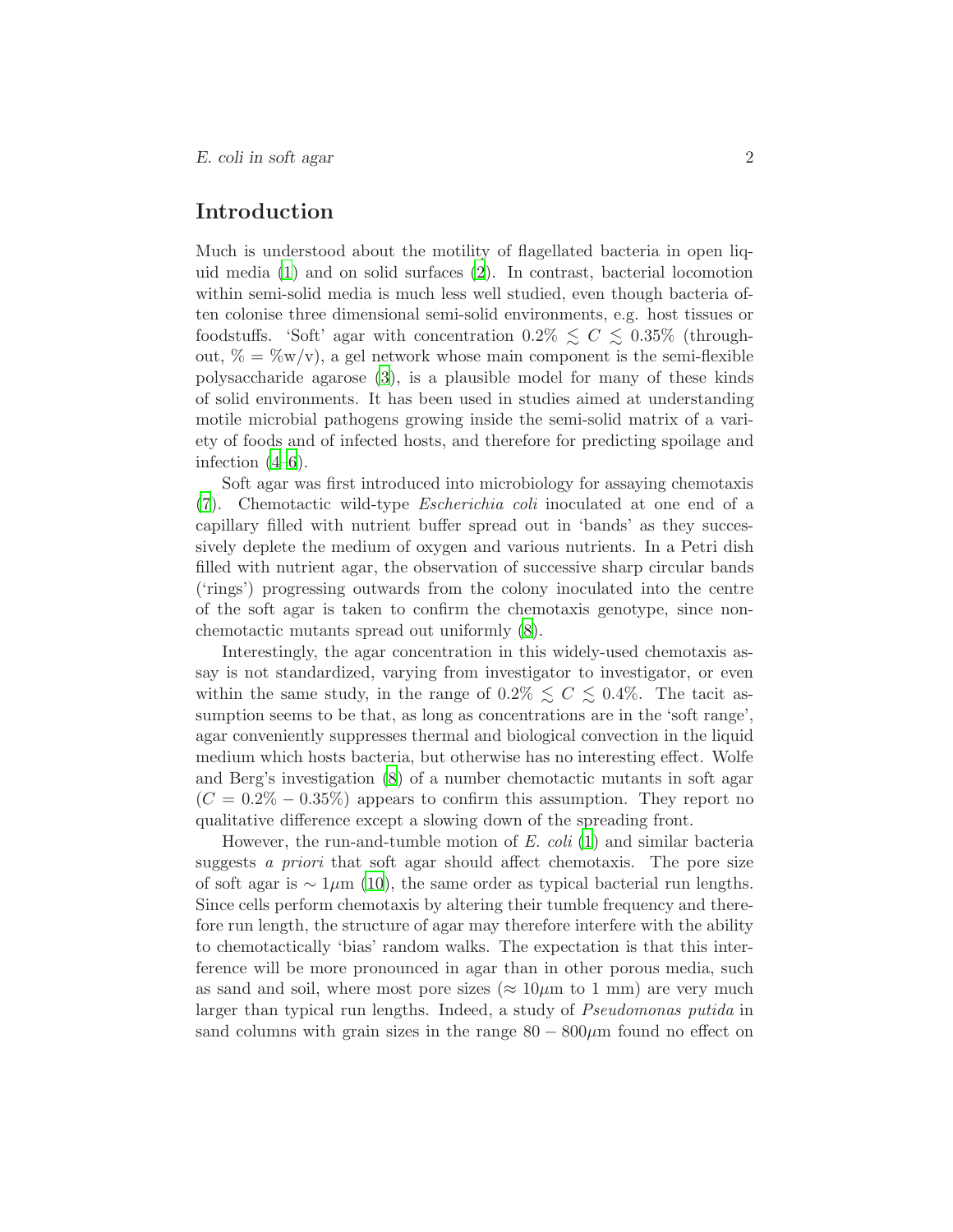chemotaxis [\(9\)](#page-18-2).

In this work, we show by experiment and theory that the chemotaxis of *E. coli* in soft agar is indeed strongly affected as the concentration is increased in the range  $C = 0.15 - 0.5\%$ . We observe that, as C is increased, the colony growth pattern changes qualitatively. Also, the speed of the migrating front is weakly dependent on C at  $C \lesssim 0.25\%$ , but decreases sharply with agar concentration above this value. To understand our observations, we formulate a modified Keller-Segel type model [\(11,](#page-18-3) [12](#page-18-4)) with transport parameters that are functions of agar concentration. These functions are derived by extending a recent description of bacterial chemotactic response [\(13](#page-18-5)), and account for the diminished ability of bacteria to detect chemical gradients in dense gels. Our model is able to fit quantitatively the observed dependence of front speed on agar concentration.

### Methods

We used the *E. coli* K-12 derivative AB1157, a chemotactic wild-type [\(14](#page-18-6)). Plate cultures from frozen stocks were refrigerated at 4◦C for up to 3 weeks prior to use. Luria Broth (LB) agar was prepared by adding 1.5-5  $g/l$  of Difco Bacto-agar to LB Broth (10 g/l Difco Bacto-Tryptone, 5 g/l Difco Yeast extract, 10 g/l NaCl) [\(15\)](#page-18-7). The mixture was autoclaved at  $121^{\circ}$ C under 1.02 atm for 30 min, and left to cool for an hour. Agar plates were then prepared by pouring hot  $(45-50°\text{C})$  nutrient agar into standard sized (100 mm diameter, 12 mm deep) plastic Petri dishes (Sterilin) on a level surface; 58 ml were poured in each plate (final agar thickness:  $10.0 \pm 0.1$  mm). Poured plates were left to set for about a day at ambient temperature (22- 27 $^{\circ}$ C). The final pH of the agar was  $7.3 \pm 0.1$ .

Late exponential phase cultures  $(OD_{600} = 0.8 - 1.3)$  were prepared by inoculating single colonies in LB-filled flasks incubated at  $30.0^{\circ}$ C and shaken at 200 rpm. Cultures were then diluted to  $OD_{600} = 0.1 \approx 10^8$  viable cells/ml) and agar plates were inoculated by delivering a droplet of  $\lesssim 1 \mu$ l via a  $2\mu$  pipette. Inocula were left to sit on the agar for about an hour; then a thin layer (thickness  $\approx 1.5$  mm, corresponding to  $\approx 9$  ml) of sterile filtered mineral oil (Sigma) was poured on the plates. Except at the highest agar concentrations studied ( $C \geq 0.4\%$ ), the inoculum had been (to the naked eye) completely assimilated by the time the oil was poured, with no visible evidence of the pouring spreading organisms to other parts of the agar surface. At the highest  $C$ , the inoculum was not significantly incorporated into the agar after an hour, so that careful pouring was needed to minimise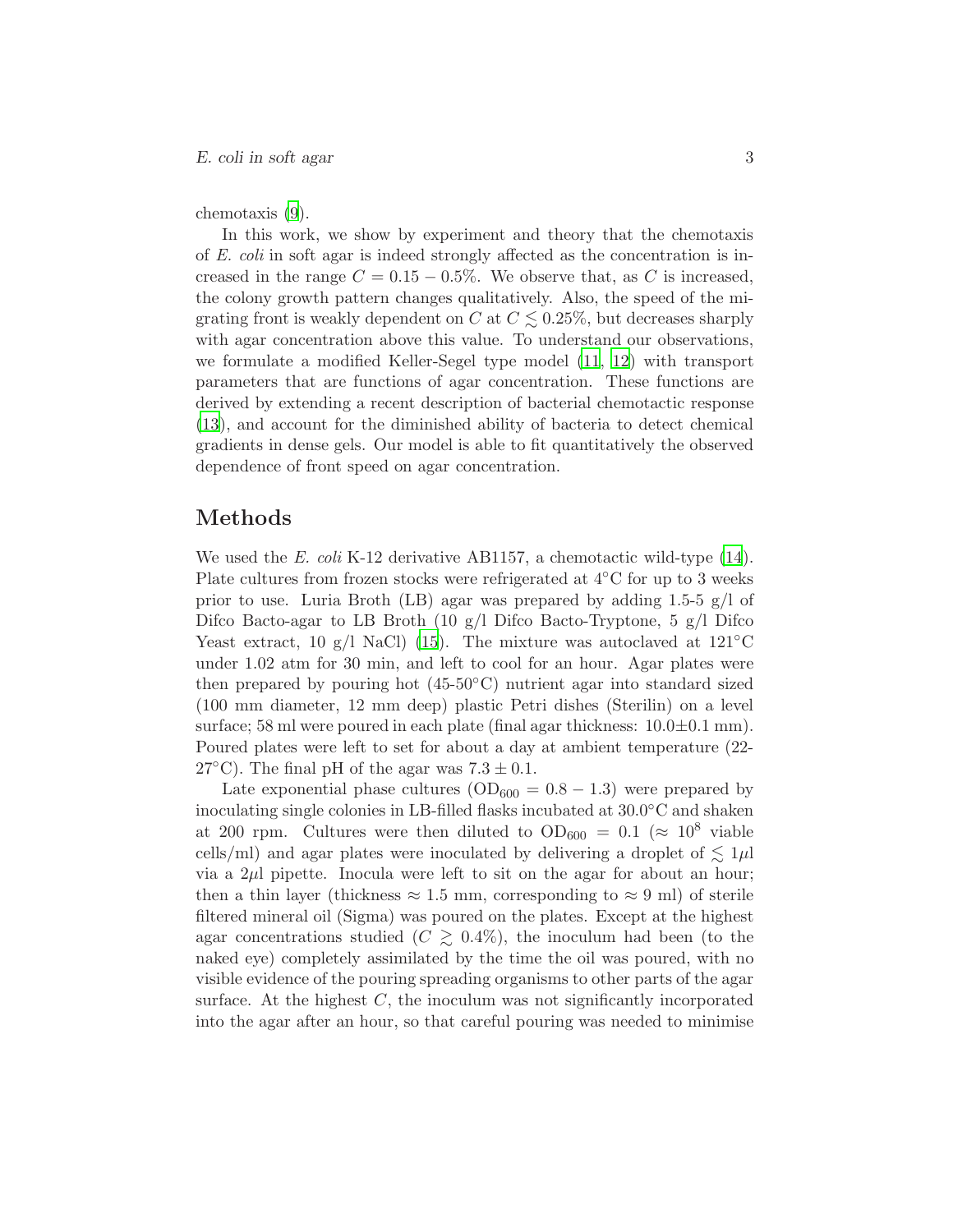### E. coli in soft agar 4

spreading. When significant spreading did occur, the plates were discarded. The thin oil layer kept evaporative losses to  $\langle 1\% \rangle$  (weight) during our observations, but did not generate anaerobic conditions [\(16](#page-18-8)).

The Petri dishes were incubated at  $30.0 \pm 0.5^{\circ}$ C on a dark background, illuminated from the sides, and imaged at 30 minute intervals using computercontrolled CCD cameras. Images were analysed using ImageJ (NIH) and IDL (RSI, Boulder, CO): a, static noise (by subtracting the first frame in each sequence) was removed; b, slightly non-uniform illumination was corrected for (subtracting the image background fitted using a sliding paraboloid with 20 pixels rolling ball radius); c, histograms were matched histograms using gray-scale mapping [\(17\)](#page-18-9). Then we obtained azimuthally-averaged radial intensity profiles from those images without significant blebs (see below for observations and further discussion on blebs). The images presented in Fig. [1a](#page-23-0) and Fig. [2](#page-24-0) were processed using only steps b and c.

At high C, image thresholding enabled us to determine the colony area, A, from which we calculated the radius  $r = \sqrt{A/\pi}$ . At lower C we fitted a circle to the intensity maximum in each image and determined the area of the fitted circle, from which  $r$  was then calculated.

## Model of chemotactic E. coli populations in agar

The fundamental processes in agar plates inoculated with bacteria are growth due to nutrient uptake and dispersion due to chemotactic motility, which can be modelled by generalized Keller-Segel models [\(11,](#page-18-3) [18\)](#page-18-10). Migrating populations of bacteria in agar have been described for bacteria chemotactically sensing nutrients [\(19,](#page-18-11) [20](#page-18-12)) or attractants secreted by the cells themselves [\(21](#page-19-0)). However, these models ignore, or inconsistently account for, the effect of agar on bacterial chemotaxis. Since agar is a porous gel, one might think that existing descriptions of other porous media [\(22](#page-19-1), [23](#page-19-2)) should be applicable to agar. We will show below that these descriptions are incorrect. The model presented here is an adaptation of that originally formulated by Lauffenburger, Kennedy and Aris (LKA) for a chemotactic population with growth in one dimension [\(12\)](#page-18-4). Our model differs from the LKA model in three ways. First, we model growth as logistic, while LKA used a linear term. Secondly, we work in two dimensions, since LKA's 1D analysis is not adequate for modelling Petri dishes for early times. Finally and most crucially, bacterial transport coefficients in our model are not constants, but functions of agar concentration derived from a recent model of chemotactic response [\(13](#page-18-5)).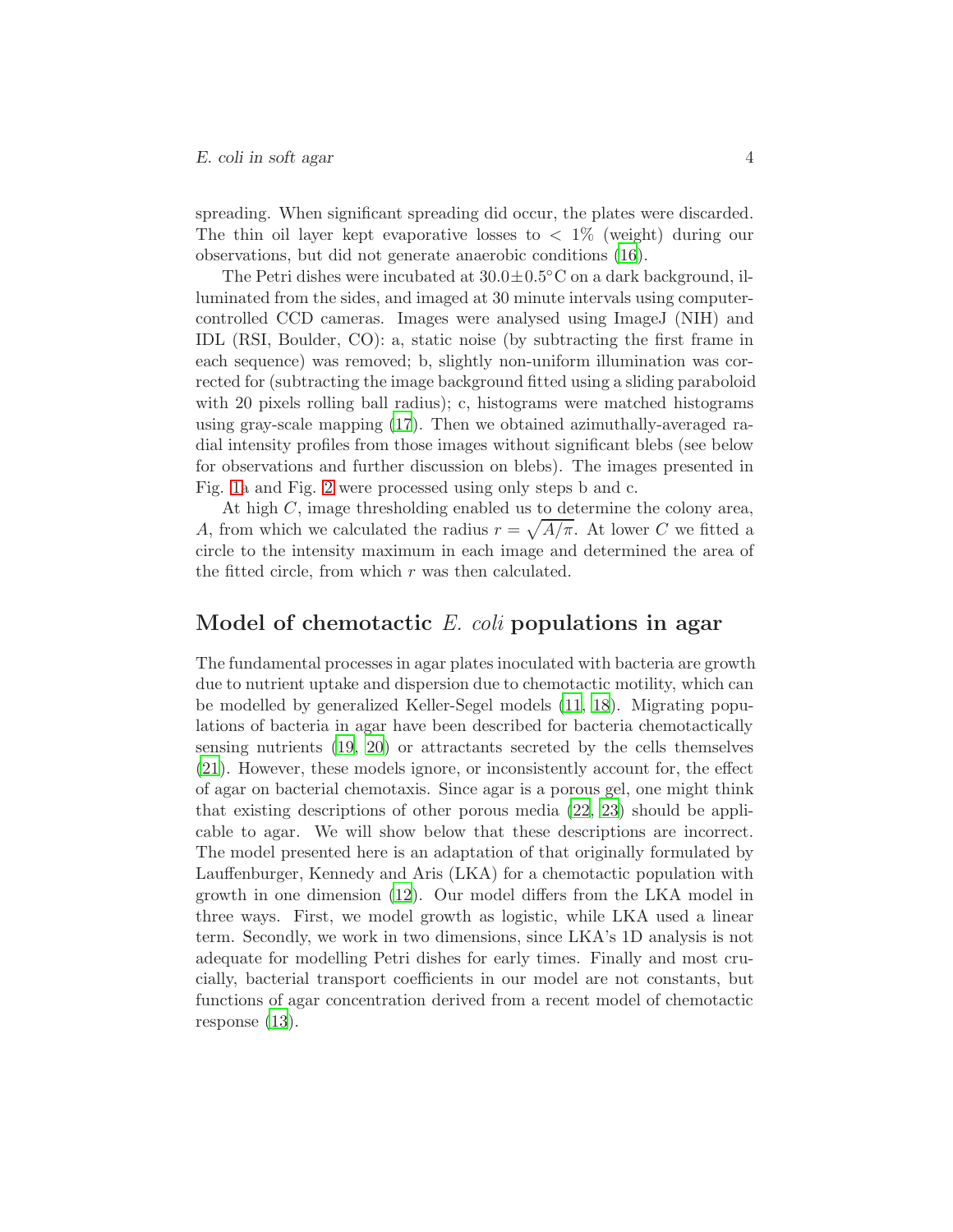### Model equations

The starting point equations of our model are:

<span id="page-5-0"></span>
$$
\frac{\partial b}{\partial t} = -\nabla \cdot \left[ -\mu(s, C)\nabla b + \mathbf{v}_{\chi}(s, C)b \right] + k_g b \left( g(s) - \frac{b}{k_b} \right) \tag{1}
$$

$$
\frac{\partial s}{\partial t} = D\nabla^2 s - \frac{1}{Y} k_g g(s) b. \tag{2}
$$

Equation [1](#page-5-0) expresses the conservation of bacteria, with population density  $b(\mathbf{r}, t)$ . This population evolves in response to the combined effect of its diffusive and chemotactic fluxes, with diffusivity  $\mu(s, C)$  and drift velocity  $\mathbf{v}_{\chi}(s, C)$ ; these are in general functions of both substrate and agar concentrations,  $s(\mathbf{r}, t)$  and C respectively. The bacterial population also evolves by growth, with birth rate  $k_g g(s)$ , where  $k_g$  is the maximum growth rate and  $g(s)$  is a function of substrate uptake, and a death rate  $-k_qb/k_b$ , where  $k_b$ is the carrying capacity of the population. Equation [\(2\)](#page-5-0) models the conservation of the first, most readily metabolised substrate, with concentration  $s(\mathbf{r}, t)$ , diffusing with diffusivity D and being consumed by bacteria at a rate  $-k<sub>g</sub>g(s)$ . In tryptone broth or LB this substrate is L-serine [\(7](#page-17-5), [20](#page-18-12)). In the consumption term of  $(2)$ , Y is the bacterial yield upon consumption  $(b = Ys)$ . We now assume the following relations:  $\mu(s, C) = \mu(C)$ ;  $\mathbf{v}_{\chi}(s, C) = \chi(C) \nabla f_{\chi}(s)$ , where  $f_{\chi}(s) = \frac{s}{s+k_{\chi}}$ ; and  $g(s) = \frac{s}{s+k_{s}}$ . That is, we assume the diffusivity to be isotropic and independent of substrate concentration;  $\mu$  depends only on the spatially uniform agar concentration C (see below). The chemotactic velocity,  $\mathbf{v}_{\chi}$ , is assumed linear in the gradient of a 'receptor-adsorption' function  $f_{\chi}(s)$ ;  $k_{\chi}$  is the characteristic saturation concentration of the chemotactic response [\(24](#page-19-3)). The proportionality constant is the chemotactic coefficient  $\chi$  which, like  $\mu$ , is assumed to depend only on agar concentration. The relations involving  $\mathbf{v}_{\chi}$  and  $\mu$  are approximate forms valid in the limit of shallow concentration gradients [\(25](#page-19-4)). Bacterial growth depends on substrate concentration through a Monod-type growth function  $g(s)$  [\(26\)](#page-19-5);  $k<sub>s</sub>$  is the characteristic saturation concentration for growth.

We have derived the dependence of the diffusivity,  $\mu$ , and chemotactic parameter,  $\chi$ , on agar concentration by modifying de Gennes' integral model of bacterial chemotactic response [\(13\)](#page-18-5), as detailed in Appendix [A.](#page-14-0) The model quantifies the intuition that in a dense matrix of obstacles bacteria are reoriented by collisions with the matrix as well as by tumbles, making chemotaxis inefficient. Such collisions increase the effective bacterial tumble rate from the *in liquido* value  $\alpha_0$  to  $\alpha(C) = \alpha_0(1 + f(C))$ , where the function  $f(C)$  quantifies the collision-induced concentration-dependent increase of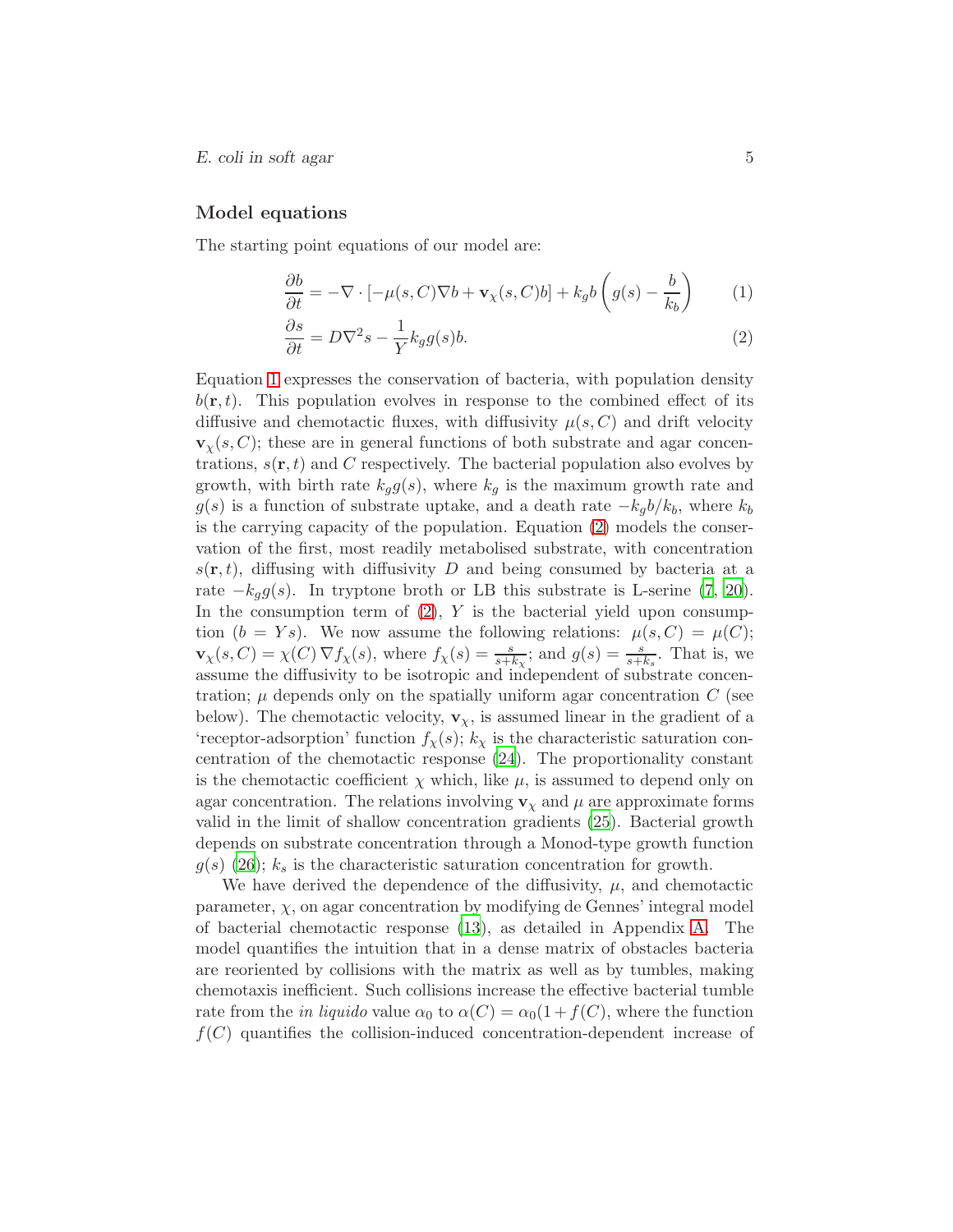the tumble rate (see below). From our model it can be shown (see Appendix [A\)](#page-14-0) that the chemotactic transport parameters in agar are given by:

<span id="page-6-0"></span>
$$
\mu(C) = \mu_0 \left[ 1 + f(C) \right]^{-1}; \quad \chi(C) = \chi_0 \left[ 1 + f(C) \right]^{-2} I_\chi \left[ f(C) \right] \tag{3}
$$

where  $\mu_0$  and  $\chi_0$  are the bacterial diffusivity and chemotactic coefficient in the absence of agar. The agar concentration-dependent integral  $I_{\chi}$  is given by equation [\(A16\)](#page-16-0) and its value depends on the form of the chemotactic response function,  $K(t)$ , see equation [\(A17\)](#page-16-1). The function  $f(C)$  gauges the increase with agar concentration of the tumble rate *in agar*,  $\alpha_A(C)$ , with respect to its *in liquido* value  $\alpha_0$ . That is, we assume  $\alpha_A(C) = \alpha_0 f(C)$ . Since collisions are more frequent for a higher density of obstacles, we expect  $f(C)$ to monotonically increase with C. We adopt the ansatz  $f(C) = \exp[\frac{C-C_1}{C_0}]$ , where  $C_0$  is a characteristic concentration. The concentration 'shift'  $C_1$ accounts for the possibility that the tumble rate in agar can recover its *in liquido* value for small, but nonzero agar concentrations:  $\alpha_A(C \leq C_1) \to 0$ so  $\alpha(C \leq C_1) \rightarrow \alpha_0, C_1 > 0$ .

To further understand the experimentally observed migration transition and to compare our results to those derived for bacteria in porous media [\(22,](#page-19-1) [23](#page-19-2)), we have also derived asymptotic limits to the expression [\(3\)](#page-6-0) for  $\chi(C)$ . As shown in Appendix [A,](#page-14-0) these asymptotic limits are:

<span id="page-6-1"></span>
$$
\chi(C) \simeq \begin{cases} \chi_0 \left[ 1 + f(C) \right]^{-2} \left[ 1 - \kappa f(C) \right] & \text{if } \tilde{\alpha}(C) \approx 1 \\ \beta \chi_0 \left[ 1 + f(C) \right]^{-3} & \text{if } \tilde{\alpha}(C) \gg 1. \end{cases} \tag{4}
$$

where  $\kappa$  and  $\beta$  are constants (see Appendix [A\)](#page-14-0) and  $\tilde{\alpha}(C) = 1 + \alpha_A/\alpha_0 =$  $1 + f(C)$  is the dimensionless effective tumble rate in agar (see [\(A6\)](#page-15-0)). The limits [\(4\)](#page-6-1) reflect the effect of confinement in agar on chemotaxis. At low concentrations, agar does not significantly impede chemotaxis, and bacteria can tumble relatively freely:  $\tilde{\alpha}(C) \approx 1$  ('efficient' limit). At higher concentrations, frequent collisions with the agar  $\tilde{\alpha}(C) \gg 1$  confuse the chemotactic response (the 'confused limit'). Neither expressions [\(3\)](#page-6-0), nor the limits [\(4\)](#page-6-1) coincide with those derived in previous models of bacteria in porous media. These models treat bacteria in porous media like molecular gases, and so derive transport parameters obeying the balance relation:  $\mu(C)$  $\frac{d(C)}{d\mu_0} = \frac{\chi(C)}{\chi_0}$  $\frac{\Gamma(C)}{\chi_0} = [1 + \frac{\alpha_A(C)}{\alpha_0}]^{-1}$  [\(22](#page-19-1), [23](#page-19-2)). However, in our model this relation does not hold (even for very low  $C$ ) because of the effect of collisions on chemotaxis. It is only recovered in the absence of agar. We assume changes in the swimming speed, D or  $k<sub>g</sub>$  with agar concentration are negligible [\(27](#page-19-6), [28](#page-19-7)).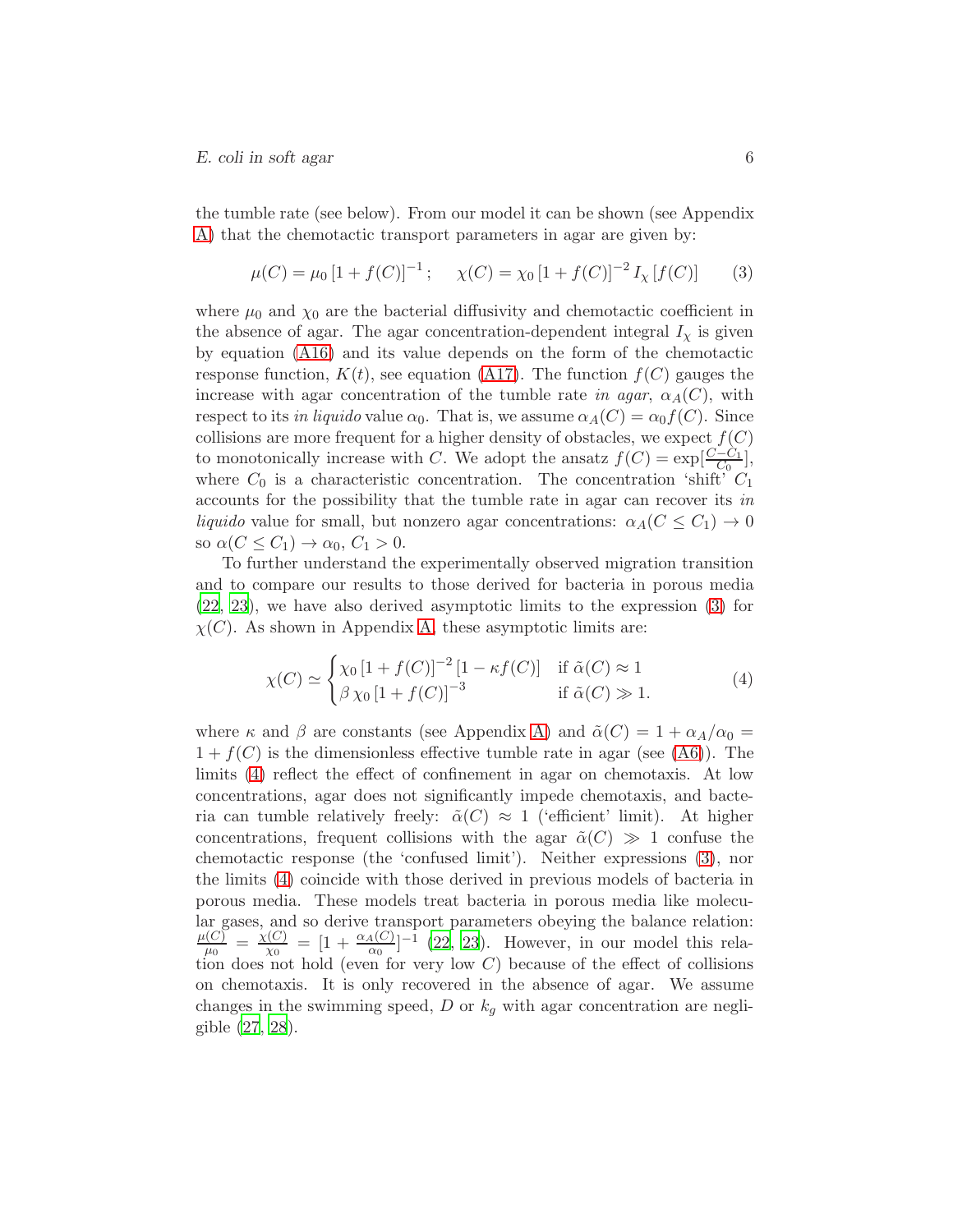### Geometry, scaling and model parameters

We will consider only the two-dimensional, axisymmetric limit of our equations. Our assumption is that, modulo a time shift, fully developed bacterial front dynamics are insensitive to particular initial conditions (provided the initial colony is azimuthally symmetric). The characteristic length and time scales for our experiments are millimeters and hours, so we rescale our equations by  $\tau_g \sim k_g^{-1}$ , where  $k_g$  is the growth rate, and  $l_g \sim \sqrt{\mu_0/k_g}$ , the average length a cell diffuses during a doubling time (in the absence of agar). The population density is rescaled by its carrying capacity,  $k_b$ , and all concentrations by the initial substrate concentration,  $s<sub>0</sub>$ . We rescale all diffusivities by that of the bacterial population (in the absence of agar),  $\mu_0$ . We also rescale the yield Y by the maximum possible yield  $k_b/s_0$ . Thus:  $r = r \sqrt{k_g/\mu_0};\, T = k_g t;\, B = b/k_b;\, S = s/s_0;\, N = D/\mu_0;\, \delta_0 = \chi_0/\mu_0;\, K_\chi =$  $k_{\chi}/s_0; K_s = k_s/s_0; H = k_b/(Y s_0); M(C) = \mu(C)/\mu_0; X(C) = \chi(C)/\chi_0.$ The model equations [\(1\)](#page-5-0) and [\(2\)](#page-5-0) in dimensionless form then read

<span id="page-7-0"></span>
$$
\frac{\partial B}{\partial T} = M(C)\nabla^2 B - \delta_0 X(C)\nabla \cdot \left(B \frac{dF_\chi}{dS} \nabla S\right) + B\left[G(S) - B\right],\tag{5}
$$

$$
\frac{\partial S}{\partial T} = N\nabla^2 S - H\,G(S)\,B,\tag{6}
$$

where  $F_{\chi}(S) = \frac{S}{S + K_{\chi}}, G(S) = \frac{S}{S + K_{s}}$  and where the dependence on agar concentration is through the functions:

<span id="page-7-1"></span>
$$
M(C) = [1 + f(C)]^{-1}; \quad X(C) = [1 + f(C)]^{-2} I_{\chi}[f(C)], \quad (7)
$$

where we recall  $f(C) = \exp[\frac{C-C_1}{C_0}]$ , where  $C_0$  and  $C_1$  are the characteristic concentrations introduced earlier. The parameter  $\delta_0$  is significant: it measures the relative magnitude of chemotactic advection to random diffusion in the absence of agar (a chemotactic Péclet number). It is how this ratio is modified by agar which leads to surprising results, as we will see. We have also defined the dimensionless parameters N, the ratio of nutrient and bacterial diffusivities, and  $H$ , the ratio of carrying capacitance of the bacterial population to the maximum population obtainable from the nutrient available. Equations [\(5\)](#page-7-0) and [\(6\)](#page-7-0) are subject to no-flux boundary conditions and to the initial conditions:

<span id="page-7-2"></span>
$$
B(R,0) = e^{-\frac{R^2}{\sigma^2}}; \quad S(R,0) = 1 - e^{-\frac{R^2}{\sigma^2}}, \tag{8}
$$

where  $\sigma$  is the width of an initial Gaussian packet of bacteria. The following parameter values were used to solve our equations: growth rate,  $k_g = 0.7$ h<sup>-1</sup> (from *in liquido* growth curve); initial cell concentration,  $b_0(=$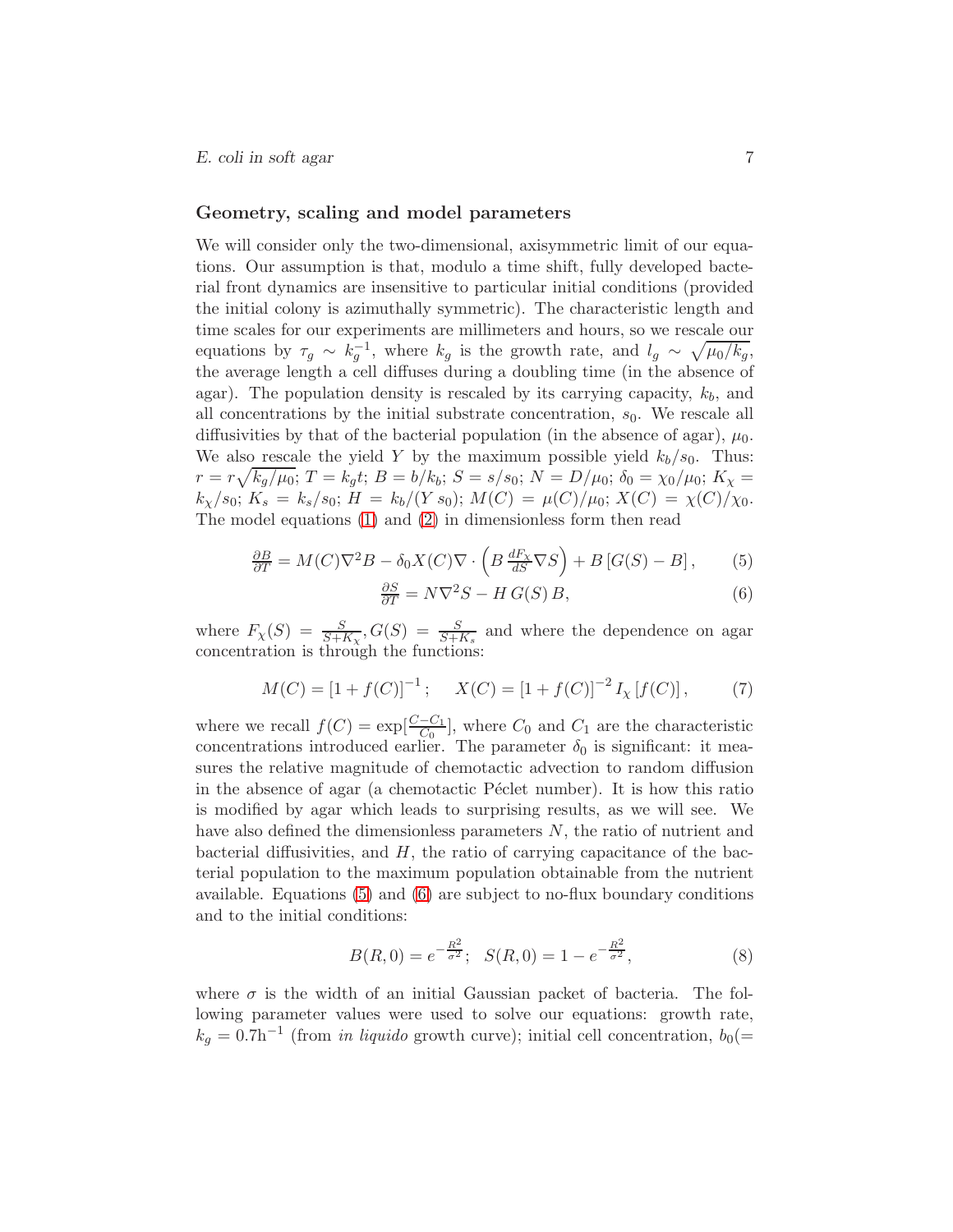$(k_b) = 3.5 \times 10^8$  cells/ml (from viable counts); initial substrate concentration (of L-serine in LB),  $s_0 = 1 \text{ mM } (5-8 \text{ mM } (29))$  $s_0 = 1 \text{ mM } (5-8 \text{ mM } (29))$  $s_0 = 1 \text{ mM } (5-8 \text{ mM } (29))$ ; cell diffusivity (no agar),  $\mu_0 = 5.7 \,\mathrm{mm}^2/\mathrm{h}$  (1.2 mm<sup>2</sup>/h [\(30](#page-19-9))); chemotactic parameter (no agar),  $\chi_0 =$  $600 \,\mathrm{mm}^2/\mathrm{h}$  (450 mm<sup>2</sup>/h to  $\alpha$ -methylaspartate [\(30](#page-19-9))); substrate diffusivity,  $D = 3 \text{ mm}^2/\text{h}$ ; chemotactic threshold concentration,  $k_{\chi} = 0.5 \text{ mM}$  (0.2 mM) for  $\alpha$ -methylaspartate [\(30](#page-19-9))); growth threshold concentration,  $k_s = 1$  mM; yield,  $Y = 10^{11}$  cells/ml/M. The growth rate and initial cell concentration were determined by our own independent experiments indicated in brackets. All other parameters are based on experimental literature values for *E. coli*, many of which have been used in other models of *E. coli* migration [\(31,](#page-19-10) [32](#page-19-11)). Reference literature values close to parameters we changed are reported in brackets above. In addition to these macroscopic parameters, we use the *in liquido* tumble rate  $\alpha_0 = 1$  s and the constant  $A_0 = 0.5$  to calculate the integral  $I<sub>x</sub>$  in [\(7\)](#page-7-1) using [\(A16\)](#page-16-0) and [\(A17\)](#page-16-1) [\(33\)](#page-20-0). The concentrations  $C<sub>0</sub>$  and  $C_1$  are free parameters, fixed by fitting the predicted front speeds with those we observed experimentally (see Results and Discussion). Prior to performing the fit, the values of the parameters  $k_q$ ,  $\mu_0$ ,  $\chi_0$  and  $k_\chi$  were adjusted slightly to match the values of experimental and predicted band speed for  $C = 0.15\%$  (assuming this is the same as *in liquido*).

With these parameters, the dimensionless constants of the model have the values:  $\delta_0 = 105$ ;  $K_\chi = 0.53$ ;  $K_s = 1$ ;  $N = 0.5$ ;  $H = 3.5$ . The above parameters will not be changed in our investigation and the initial packet width  $\sigma$  is fixed at 2. Equations [\(5\)](#page-7-0) and [\(6\)](#page-7-0) in 1D axisymmetric form were solved numerically for  $C = 0.15-0.35\%$  on a linear domain  $(L = 100)$  using Matlab subject to initial conditions [\(8\)](#page-7-2) and no-flux boundary conditions. Migration front speeds were obtained by subtracting the position of the leading edge inflexion points of solution profiles calculated at neighbouring time points and dividing by the time interval. Like in experiment, these speeds were calculated in the linear growth regime (long times) where speed does not change with radius.

### Results

### Observations on migration morphology and radial dynamics

We first report qualitative features of colony morphology and dynamics. For all concentrations studied ( $C = 0.15 - 0.5\%$ ) it takes 5-7 hours for the bacterial inoculum on the agar surface to become visible. The inoculum then grows in optical density and, after an additional time lag of 1-50 hours (likely caused by the oil overlay, but with no influence on the reproducibility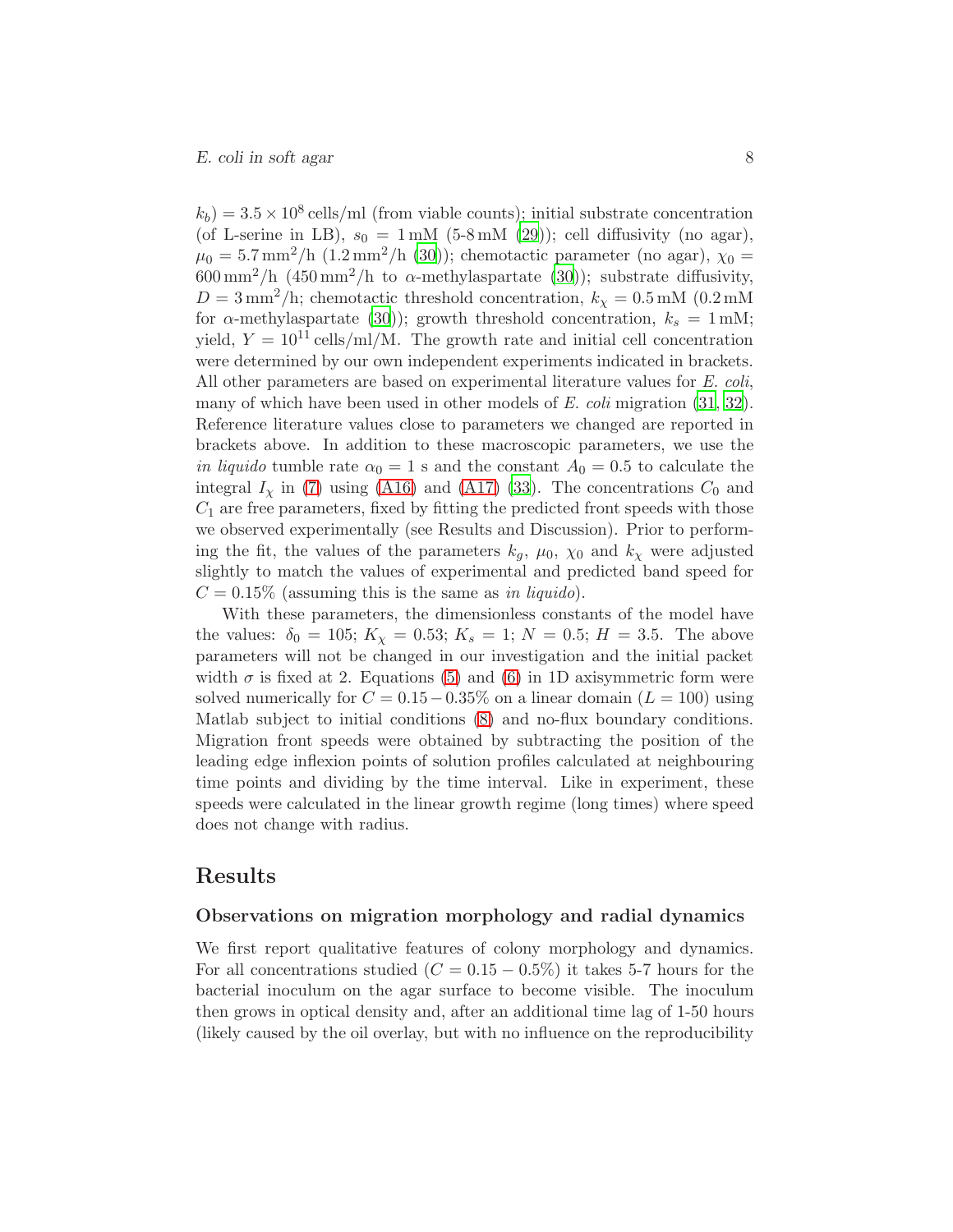of subsequent front dynamics), the initial bacterial colony migrates across the plates. Stills from early and advanced stages of colony migration for concentrations in the range  $0.15\% \leq C \leq 0.35\%$ , are shown in Fig. [1a](#page-23-0). Two striking effects of increasing concentration are immediately apparent: the change from a morphology displaying sharp rings to one which is more diffuse and featureless, and the loss of circular symmetry in the advanced stage of migration at high concentrations  $(C \approx 0.35\%).$ 

At the lowest concentrations sampled,  $C = 0.15-0.2\%$ , bacteria migrate as sharp circular bands inside the agar. We observed two bands in succession. The first band sharpens as it migrates across the plate, Fig. [1b](#page-23-0),c. The second band is slower than the first and also appears to sharpen as it travels. Interestingly, the first band at  $C = 0.15\%$  initially displays internal structure (a double band, see first frame of Fig. [1b](#page-23-0)) and is reflected from the plate walls (not shown) before the second band catches up with it.

Bacteria also migrate as circular bands for  $C = 0.25 - 0.3\%$ . Again two bands were observed, but now they travelled together Fig. [1d](#page-23-0),e. At  $C = 0.35\%$ , sharp bands are no longer visible (Fig. [1f](#page-23-0)). The colony grows from the inoculum as a circular disk with a slightly nebulous front (Fig. [1\)](#page-23-0). The intensity across the disk is initially approximately uniform, falling off at the edges, defining the band front Fig. [1f](#page-23-0). At later times, however, it displays a broad band structure. We did not follow the radial development of these bands to the edge of the plate because the colony front develops instabilities (blebs) that disrupt circular symmetry.

Visual inspection confirmed that bacteria had spread from the surface inoculum into the agar to a significant depth. For concentrations supporting bands these are initially hard to resolve for radii smaller than the agar depth: the colony appears like a uniform expanding circle from above (Fig. [1a](#page-23-0), top row). For larger radii the first band is visible and clearly spans the depth of the agar, as observed by Adler [\(7](#page-17-5)). For colonies with two distinct bands, it is not clear at what depths the second bands occur; from our images they seem to be further inside the agar. Microscopy (not shown) reveals that for  $C < 0.4\%$  bacteria penetrate significantly beyond 1mm in depth, but for this and larger concentrations it seems that agar limits penetration to a few mm from the surface.

At  $C = 0.4 - 0.5\%$ , shown in Fig. [2,](#page-24-0) the expanding colony appeared as homogeneous, solid circles initially. However, the front invariably developed extensive blebs. The blebbing instability set in earlier for higher concentrations (e.g. at  $C = 0.4\%$  blebs appeared when the colony radius was beyond a third of the plate radius, while at  $C = 0.45\%$  it appeared at around one sixth). The blebs developed into wedge shaped sectors, giving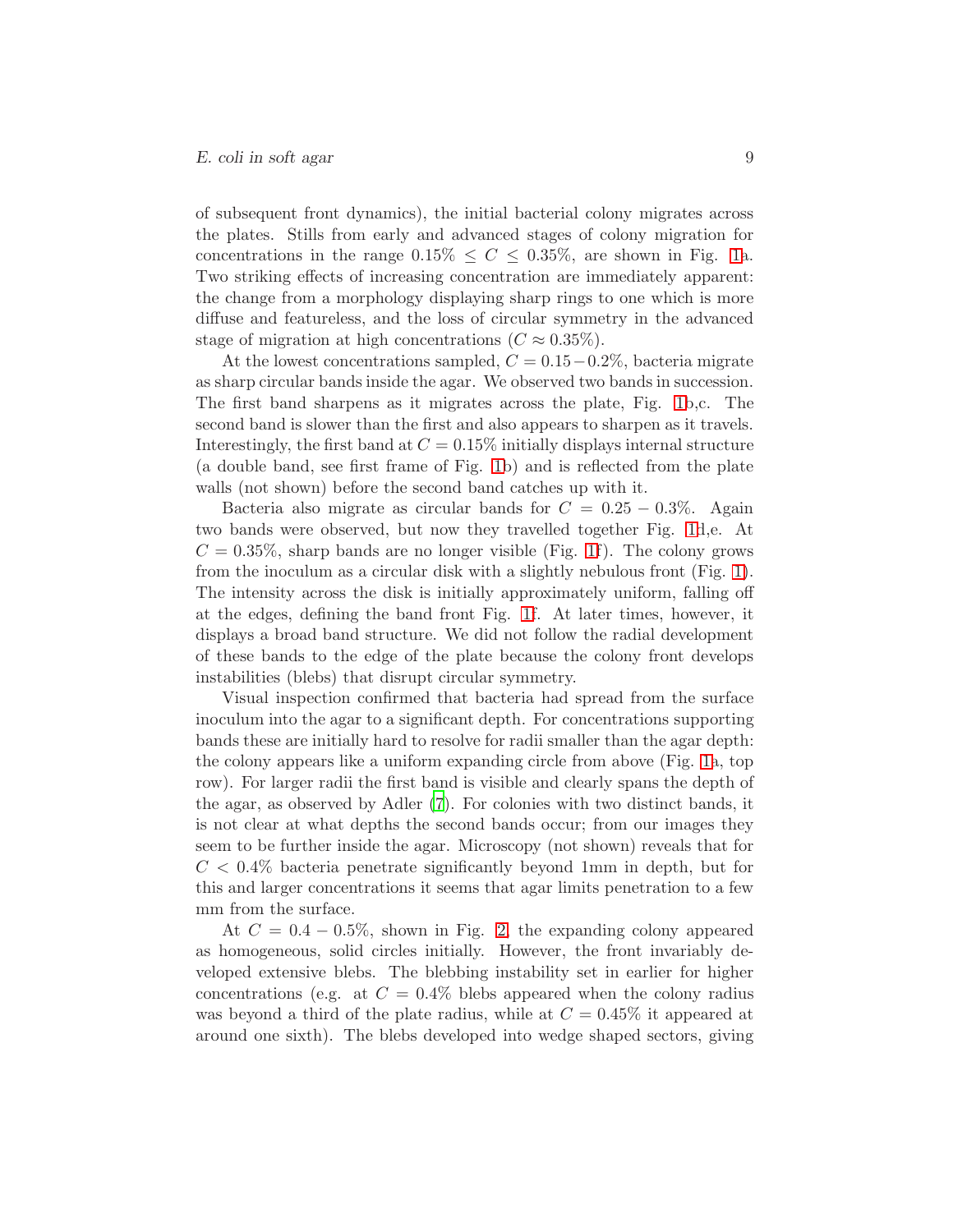the colony an overall flower shape (Fig. [2\)](#page-24-0). At these concentrations, the colony also appeared to spread on the surface of the agar (though not by classical 'swarming'), but we did not investigate such surface migration.

#### Effect of concentration on radial migration

In Fig. [3](#page-25-0) we plot the radius of the outermost migrating front (band),  $r$ , against the time,  $t = t_i - \Delta t_l$ , elapsed since inception of visible colony growth, where  $t_i$  is the time since inoculation and  $\Delta t_l$  is the latency time before a colony grows out. We estimated  $\Delta t_l$  from the intersection of a linear fit to the raw radial data with the time axis (Fig. [3,](#page-25-0) inset). A substantial portion of the radial growth is linear in time for  $0.15\% < C < 0.4\%$ . Linear portions can also be identified for 0.45 and 0.5% (not shown), though the extent of these data is severely limited by the formation of blebs. Slopes from the fits to the radial growth curves in the range  $0.15 - 0.35\%$  (0.15  $-0.5\%$ ) are plotted as a function of agar concentration in Fig. [4](#page-26-0) (and inset). At  $C \leq 0.25\%$  the migration speed is at best weakly affected by concentration, but beyond this value it decreases dramatically. Our model can account for this behaviour (see below).

#### Theoretical front speed decay and band profiles

A fit to the experimental front speed data from solutions of our full model using relations [\(3\)](#page-6-0) is shown in Fig. [4;](#page-26-0) also shown are the 'efficient' and 'confused' limits of the model for the same parameters. As expected, the efficient (confused) limit is a good description at low (high) concentration. The evolution of the theoretical band profiles corresponding to the full model best fit is shown in Fig. [5](#page-27-0) (left). Also shown in Fig. [5](#page-27-0) (right) is the prediction using transport parameters from gas kinetic models derived for bacteria in porous media:  $\frac{\mu(C)}{\mu_0} = \frac{\chi(C)}{\chi_0}$  $\frac{\alpha(G)}{\alpha_0} = [1 + \frac{\alpha_A(C)}{\alpha_0}]^{-1}$  [\(22](#page-19-1), [23\)](#page-19-2). As concentration is increased in the experimental range  $C = 0.15 - 0.35\%$ , the full model band profiles displays a gradual transition from sharp, chemotaxis-dominated bands to broader, growth/diffusion-dominated bands. In the gas kinetic model, because the chemotaxis parameter,  $\chi$ , and diffusivity,  $\mu$ , have the same functional dependence on C, profiles remain sharp for all concentrations. The rounded profiles predicted by our model arise from suppression ('confusion') of the chemotactic response caused by bacterial collisions with the agar. When the chemotactic flux in equation [\(1\)](#page-5-0) becomes negligible with respect to the fluxes due to logistic growth and diffusion, the travelling band solutions to [\(1\)](#page-5-0) and [\(2\)](#page-5-0) change from sharp, fast chemotaxis-dominated bands to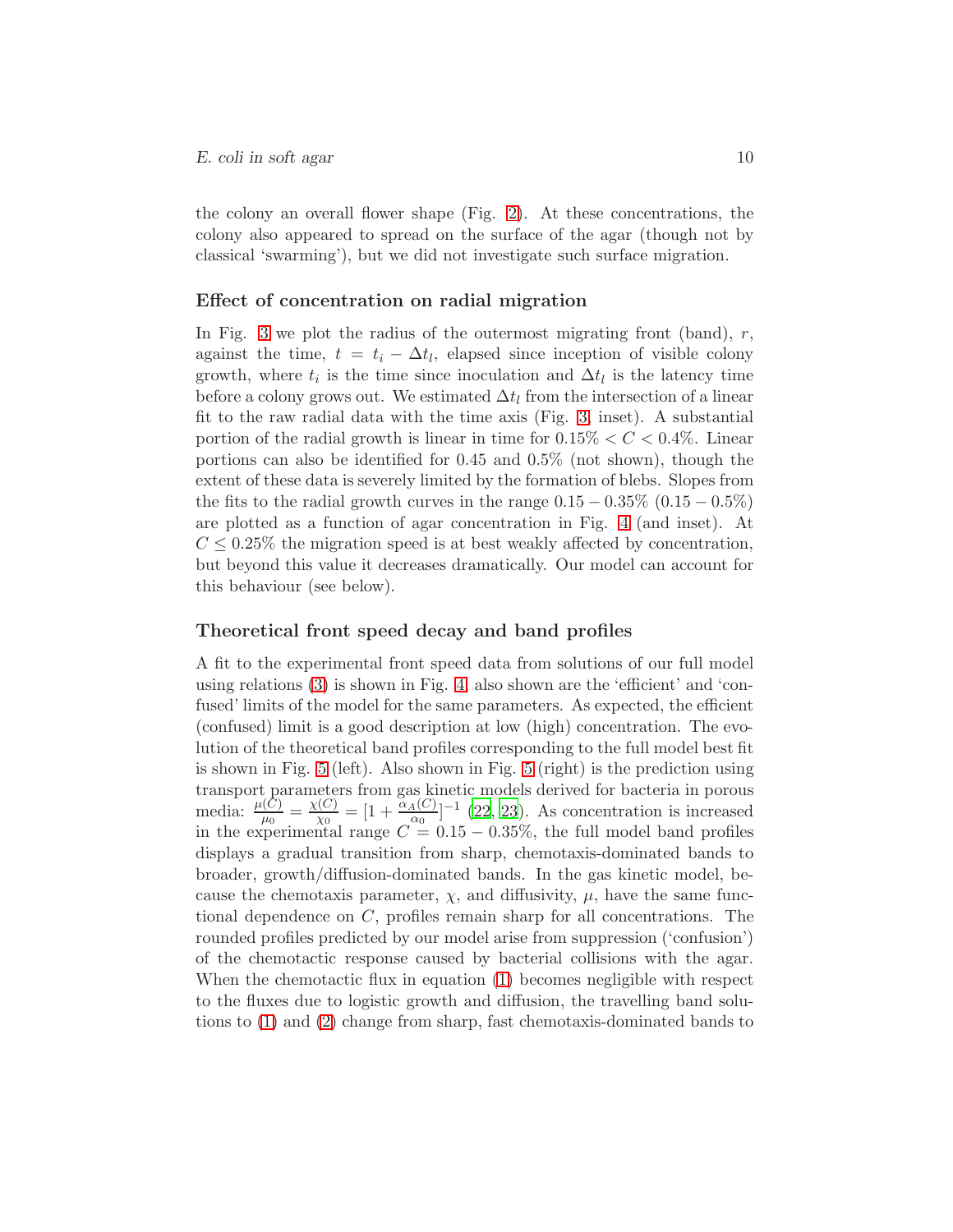slower, broader bands driven by growth/diffusion processes. This is what we observe experimentally. The breakdown of the model in the range  $C = 0.4$ -0.5%, evident from the inset to Fig. [4,](#page-26-0) is explained in the discussion below.

## Discussion

We have experimentally studied the migration of chemotactic *E. coli* populations in soft agar of concentration in the range  $C = 0.15-0.5\%$ . Consistently with other investigators we find that increasing agar concentration decreases the speed of propagation of the bacterial front [\(5](#page-17-6), [8](#page-18-0), [34](#page-20-1)) and severely hampers penetration for  $C \gtrsim 0.5\%$  [\(5](#page-17-6), [34\)](#page-20-1). However, our work also reveals a hitherto unobserved transition in the dynamics of the population as agar concentration increases. The gradual transition is from a dynamics displaying characteristic sharp chemotactic bands (rings) to one where the bacteria travel as broader bands. By increasing the chemotaxis to diffusion ratio  $\delta_0 = \chi_0/\mu_0$  Lauffenburger *et al.* (LKA) theoretically studied the transition from sharp chemotactic to broader growth/diffusion bands, but failed to find evidence for the latter in studies of chemotaxis in capillaries [\(12](#page-18-4)). Interestingly, we have discovered that sufficiently concentrated agar provides an environment where chemotaxis is suppressed and growth/diffusion processes can be observed to dominate the band dynamics.

To understand our experimental results we also built a model of bacterial migration in agar. We extended the LKA model and coupled it to the first full expressions for the concentration dependence of bacterial diffusivity  $\mu(C)$  and chemotactic parameter  $\chi(C)$  in agar. We derived these (see Appendix [A\)](#page-14-0) from an adaptation to agar of de Gennes' model of bacterial chemotactic response [\(13](#page-18-5)). Collisions with the matrix of concentrated agar (effective tumble rate  $\alpha(C) = \alpha_0(1 + f(C))$ , where  $f(C) = \exp[\frac{C - C_1}{C_0}]$ ) confuse this response causing  $\mu(C)$  and  $\chi(C)$  to have different functional forms. Our model can thus predict the band transition we observe experimentally. We obtained a best fit of the theoretical front speeds to the experimentally observed values (Fig. [4\)](#page-26-0) in the concentration range 0.15-0.35%, finding the characteristic concentrations  $C_0 = 0.035\%$  and  $C_1 = 0.28\%$ . In comparing model profiles, Fig. [5,](#page-27-0) with experimental ones, Fig. [1b](#page-23-0)-f, we note that the vertical axes in the latter probably do not map linearly to cell density due to multiple scattering effects. In addition, 'dead' or non-motile bacteria contribute to the signal but do not contribute in theoretical plots. With these caveats, we see that for  $C = 0.15$ -0.35% our model qualitatively reproduces the experimentally observed transition in the colony (band) profile at long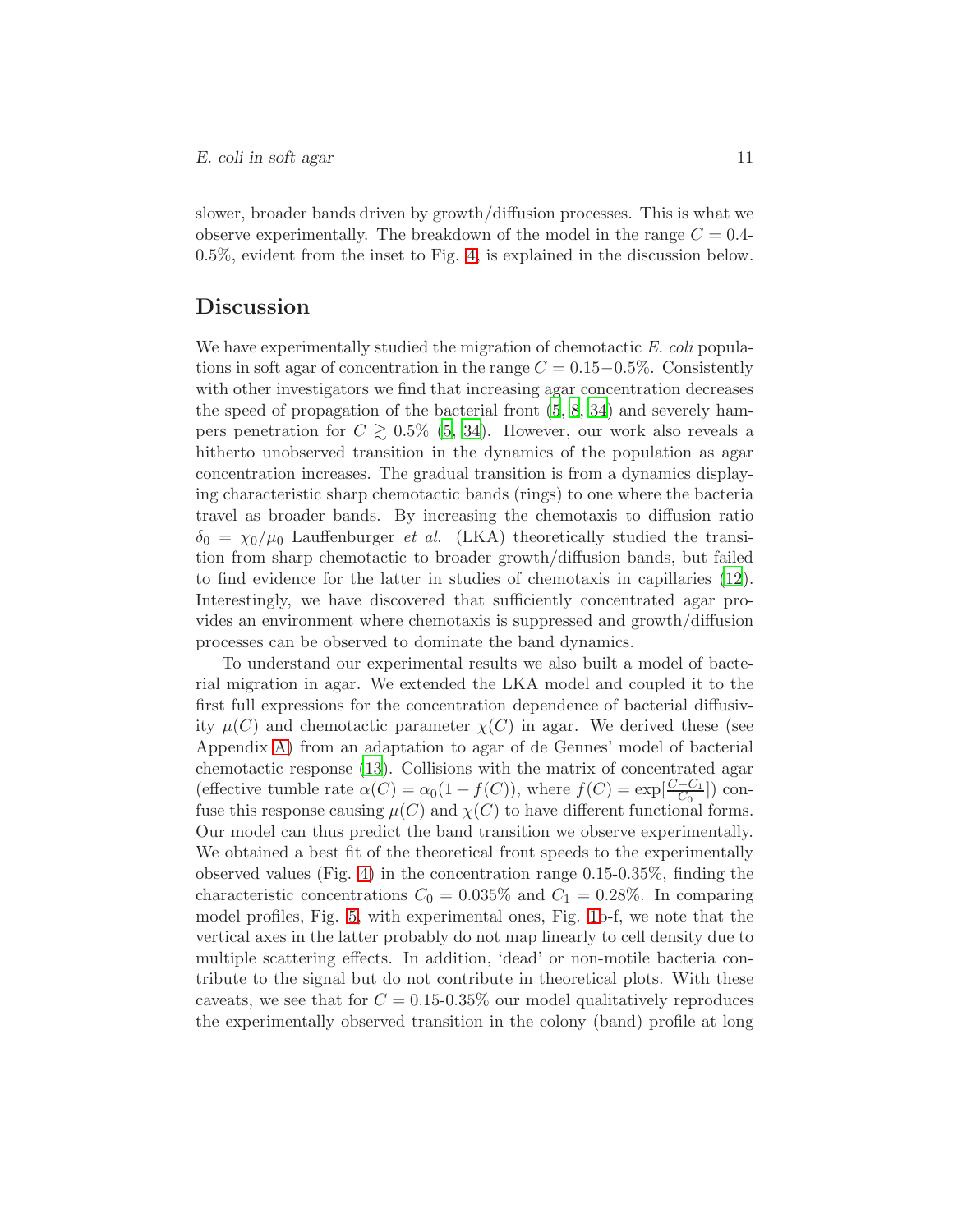times rather nicely (Fig. [5,](#page-27-0) left): bands change from sharp to broad as concentration in increased.

The model breaks down for  $C = 0.4{\text -}0.5\%$ . At these concentrations bacterial diffusivity becomes very small (e.g.  $M(0.4\%) = 0.03$ ) and equations [\(1\)](#page-5-0) and [\(2\)](#page-5-0) predict a front speed independent of C. However, the measured (early, bleb-less) front speed continues to fall sharply with  $C$ , see inset to Fig. [4.](#page-26-0) One reason the model fails is that small diffusivity affects growth at high C. During a doubling time bacteria in 0.4% agar are able to diffuse  $\approx 6$ times less far than for  $C = 0.15\%$  (*in liquido*), which increases competition for nutrients with neighbours. Further, at high  $C$  small bacterial diffusivity means growth is limited by that of nutrients:  $\mu(0.4\%)/D = 0.06$ . Diffusion limited growth is known to produce branching instabilities like those we observe [\(35](#page-20-2)).To fully explain high concentration colony morphologies (Fig. [2\)](#page-24-0) changes in gene expression in response to low nutrient levels will also need to be considered. An interesting possibility is that in high  $C$  agar cell densities could reach large enough values to elicit quorum sensing responses [\(36\)](#page-20-3). Experimentally, the situation for  $C \geq 0.4\%$  is also complicated by the observation of coexisting subpopulations (see results and also [\(34](#page-20-1))), one growing on the surface and one in the bulk, which does not penetrate very deeply (the dynamics is no longer 2D as assumed). Modelling these very different conditions is left to a future study.

We have so far been implicitly discussing the first (front) band. Experimentally a second band is also observed for  $C < 0.35\%$  which, as again concentration is increased, travels closer and closer to the first (see Fig. [1b](#page-23-0)-f). As mentioned bacteria in LB preferentially metabolise one nutrient at a time: the first band aerobically consumes L-serine and the second L-aspartate, with a roughly constant metabolic delay  $T_m$  between bands [\(7](#page-17-5), [8](#page-18-0), [20](#page-18-12)). Thus the maximum spacing between bands  $L_b \sim v_F(C)T_m$  will decay with C like  $v_F(C)$ , the speed of the first band. In this paper the emphasis has been on explaining the experimentally observed shape transition of the first band. In the future, it will be interesting to extend our model and experiments to quantify chemotaxis and its suppression for all nutrients consumed. Accounting for multiple bands, as well as using improved receptor-adsorption functions for growth and chemotaxis, will allow more realistic predictions for the trailing edge of the bands.

The suppression of chemotaxis we have studied is relevant to the migration of bacteria in porous materials other than agar, important in bioremediation [\(22\)](#page-19-1) and food spoilage [\(5\)](#page-17-6). As discussed above, previous gas kinetic models of bacterial migration in porous media [\(22](#page-19-1), [23\)](#page-19-2) do not account for the possibility of the chemotactic response becoming confused by collisions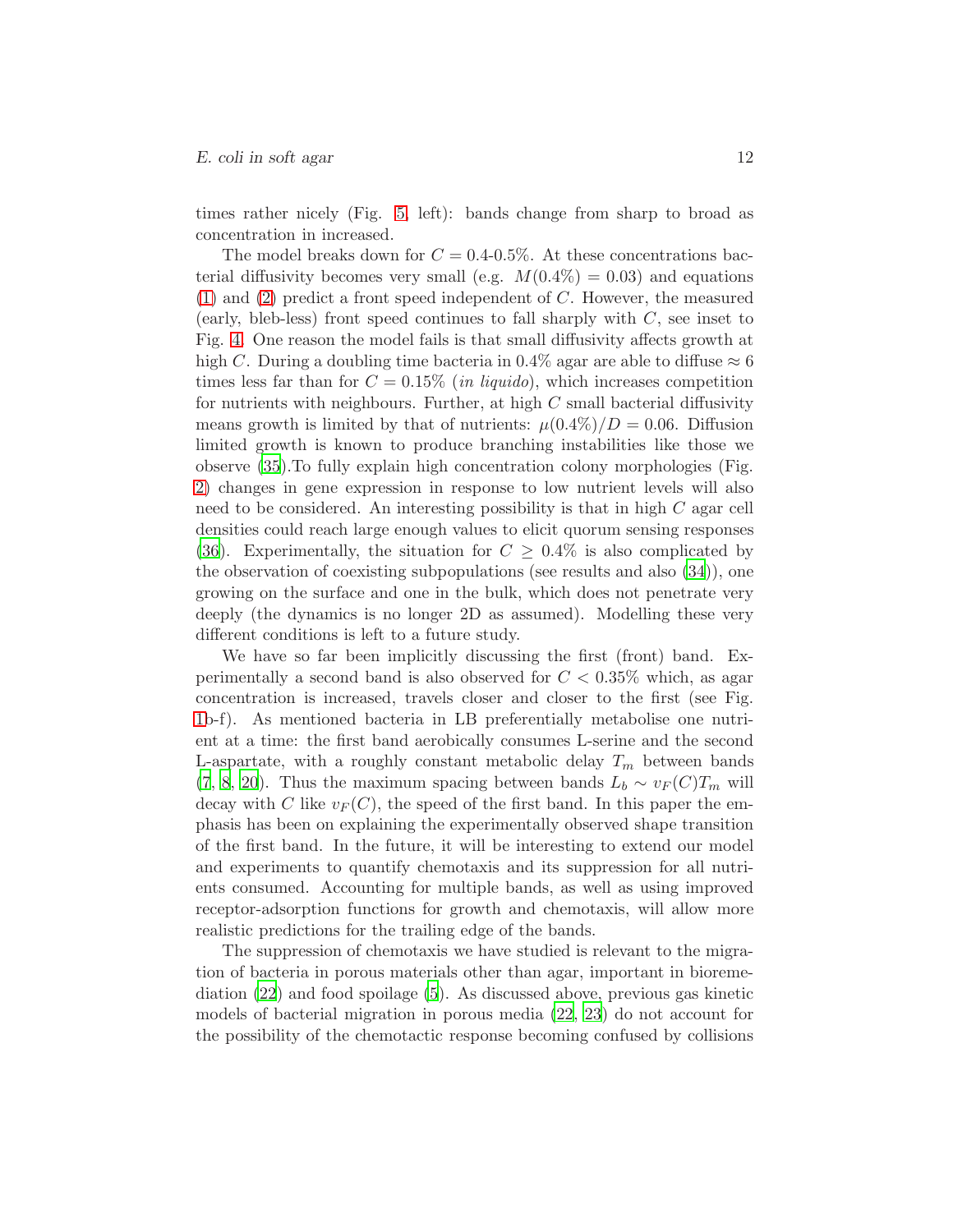with agar. This neglect, which is an implicit consequence of assuming bacterial populations behave like molecular gases, invalidates the predictions of these models in porous media with a finite concentration of obstacles, even if dilute. Gas kinetic models can provide good fits to our experimental front speed data (with different values for the characteristic concentrations  $C_0$ and  $C_1$ ), but cannot also reproduce the experimentally observed transition in front shapes. On the other hand, provided pores are larger than a cell, our model accurately describes the transport of chemotactic bacteria in general porous media.

Our results also have potentially important implications for microbiological practice. Microbiologists studying motility often make chemotactic mutants which are screened for using chemotaxis assays. One of these assays, the 'motility assay', involves inoculating soft agar and imaging the resulting bacterial colony, like we have done in this study. The agar concentration for such assays is not standard (values in the range 0.1-0.4% can be found in the literature [\(37](#page-20-4), [38](#page-20-5))), and seems to be a matter of convenience (e.g. larger concentration allows to study more than one colony in the same plate [\(39](#page-20-6))). When chemotactic mutants are screened for, the chemotactic band phenotype is sought for as a marker of chemotaxis, its absence denoting a successful chemotactic mutant [\(8](#page-18-0)) or a failed restoration of the chemotaxis phenotype [\(37](#page-20-4)). Our experiments suggest, however, that chemotactic runand-tumble bacteria above a certain (still soft) concentration of agar will fail to show the band phenotype. Thus, if agar plates are used to assay for chemotaxis it will be important take into account the possibility that suppression of the band phenotype by the physical environment may occur. Performing assays at a number of agar concentrations spanning the soft range (0.1-0.4%) should therefore be part of standard protocol when screening for chemotaxis.

### Acknowledgements

We acknowledge work by Jessica Cameron in the embryonic stages of this research, assistance by Sarah Spragg, and discussions with Rosalind Allen, Julien Tailleur, Davide Marenduzzo and *with Gary Dorken*. OAC and WCKP were funded by the EPSRC EP/E030173 and EP/D071070. GPF was funded by an MRC New Investigator grant G0501107. MEC was funded by the Royal Society.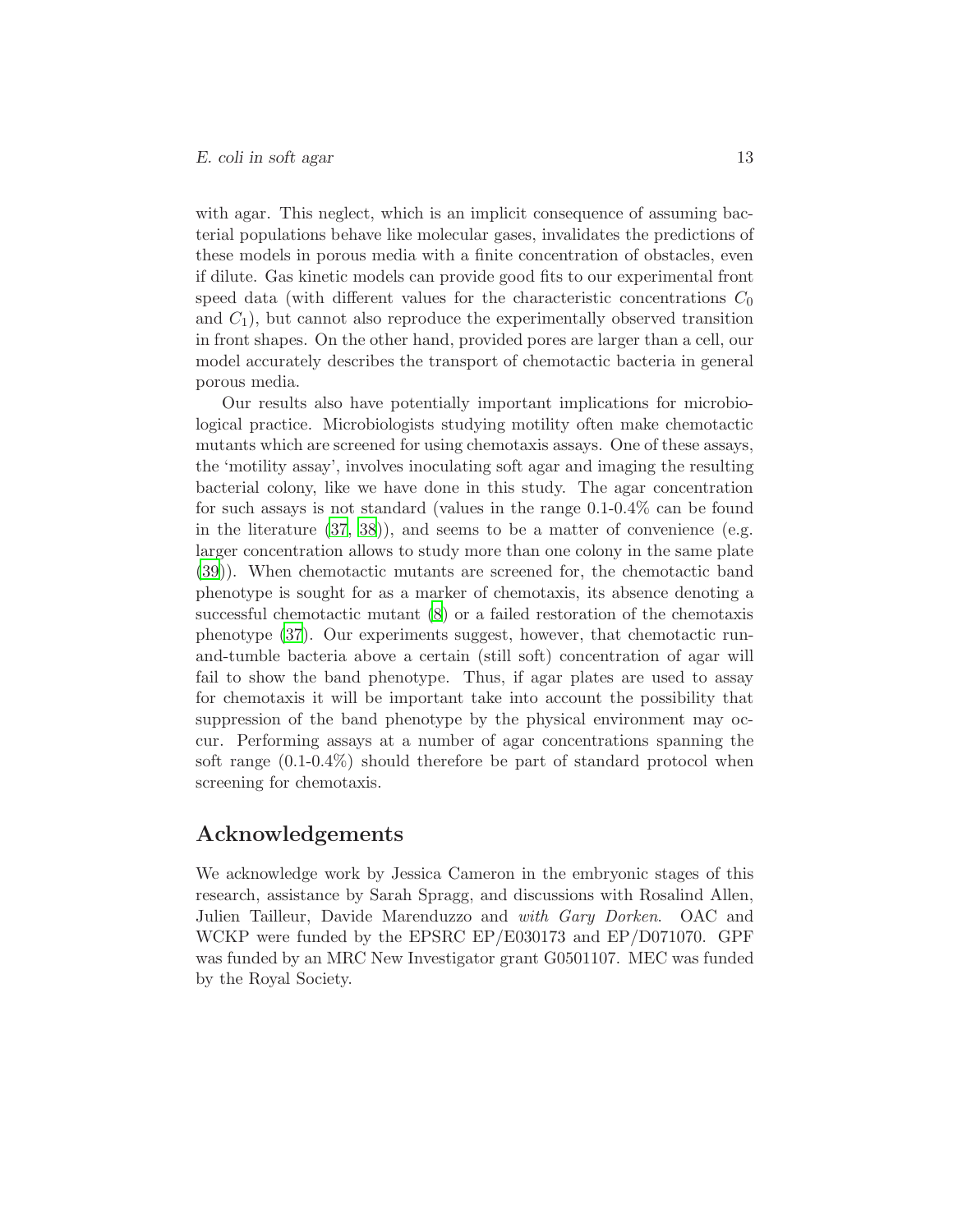### <span id="page-14-0"></span>A Modelling run-and-tumble chemotaxis in agar

Using a microscopic model of run-and-tumble dynamics in one dimension (see [\(40\)](#page-20-7) and references therein) it can be shown that the bacterial diffusivity,  $\mu$ , and the chemotactic parameter,  $\chi$ , are given by:

<span id="page-14-4"></span>
$$
\mu = \frac{2v^2}{\alpha^+ + \alpha^-}; \quad v_\chi = v \frac{\alpha^- - \alpha^+}{\alpha^+ + \alpha^-}
$$
 (A1)

where  $\alpha^{\pm}$  are the mean tumble probabilities for bacteria moving up  $(+)$ and down  $(-)$  the substrate gradient, and v is the average run speed. Note that for symmetric bias,  $\alpha^+ = \alpha^- = \alpha$ ,  $\mu = v^2/\alpha d \equiv \mu_0$  in d dimensions. Extension to the asymmetric case for  $d > 1$  is cumbersome and here we formally work only in  $d = 1$ . (By writing the final results in terms of  $\mu_0$  the correct d-dependence is, however, recovered in the symmetric limit).

We connect the above expressions to the chemotactic response by modifying previous work [\(13](#page-18-5)? ) to account for the effect of agar. A bacterial run is an inhomogeneous Poisson process with rate

<span id="page-14-1"></span>
$$
\alpha_t(t) = \alpha_0 \left[ 1 - \int_{-\infty}^t dt' K(t - t') f_\chi(x(t')) \right] \equiv \alpha_0 [1 - \Delta(t)] \tag{A2}
$$

where the subscript t indicates tumbles and, as in the main text,  $\alpha_0$  is the tumble rate in the absence of bias and  $f<sub>\chi</sub>$  is a function related to substrate concentration at position x via  $f_{\chi} = s(x)/(s(x) + k_{\chi})$ . The function  $K(t)$ is the bilobed chemotactic response function which has been measured for *E. coli* [\(42](#page-20-8)), and obeys  $\int_0^\infty K(t)dt = 0$ . The linear expression above is valid for shallow substrate gradients, i.e. the bias  $|\Delta(t)| \ll 1$ . Considering a run starting at  $t = 0$ , in the absence of agar the probability density for a tumble occurring in the interval  $[t, t + dt]$  is given by  $\alpha_t(t) \exp\left(-\int_0^t dt' \alpha_t(t')\right)$ . We argue that since bacterial collisions with the agar can also be considered a Poisson process, the same probability density describes the occurrence of tumbles in agar if the tumble rate  $\alpha_t$  is replaced by an effective rate:

<span id="page-14-2"></span>
$$
\alpha_e(t;C) = \alpha_t + \alpha_A \tag{A3}
$$

which comprises (independent) contributions from  $\alpha_t = \alpha_t(t; C)$ , the tumble rate due to the intrinsic bacterial dynamics (modulated by any chemotactic response) and  $\alpha_A = \alpha_A(C)$  an additional collision rate with the agar (which also randomises swimming direction). Then the mean run duration for bacteria in agar (or other porous media) is given by

<span id="page-14-3"></span>
$$
T(C) = \left\langle \int_0^\infty dt \, t \, \alpha_e(t;C) \exp\left(-\int_0^t dt' \alpha_e(t';C)\right) \right\rangle_{paths}
$$
 (A4)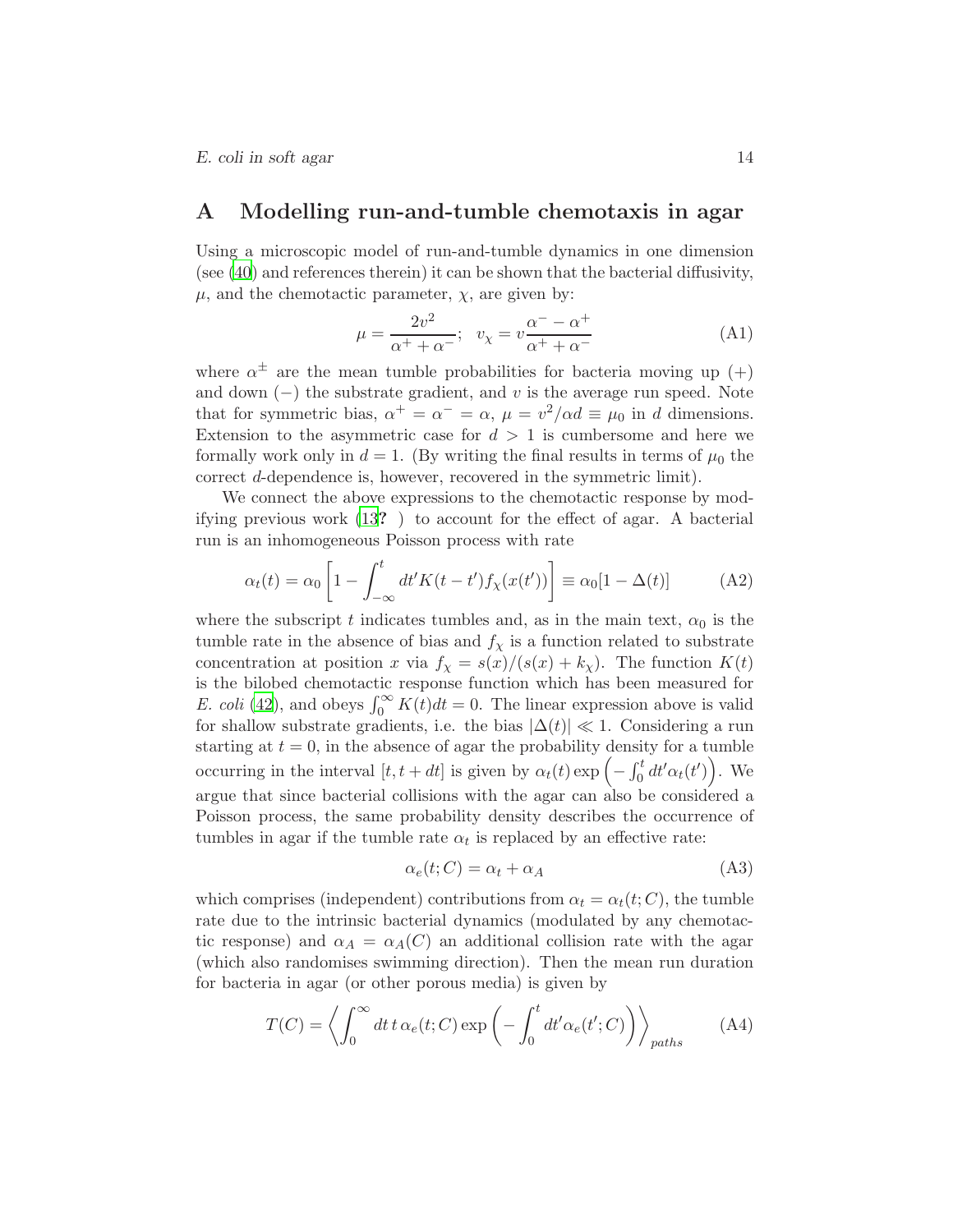where  $\langle \ldots \rangle_{paths}$  denotes an average over all possible bacterial swimming paths (the suffix will hereafter be assumed), since the nonlocal contribution  $\alpha_t$  to  $\alpha_e$  is path dependent. Then, changing variables in the memory integral [\(A2\)](#page-14-1) by defining  $u = t-t'$ , substituting [\(A3\)](#page-14-2) into [\(A4\)](#page-14-3) and recalling  $|\Delta(t)| \ll$ 1, we have:

<span id="page-15-1"></span>
$$
T(C) \approx \frac{1}{\alpha(C)} + \alpha_0 \int_0^\infty dt e^{-\alpha(C)t} \left\langle \int_0^t dt' \int_0^\infty du K(u) f_\chi(x(t'-u)) \right\rangle \tag{A5}
$$

where we have defined the unbiased tumble rate in agar

<span id="page-15-0"></span>
$$
\alpha(C) = \alpha_0 + \alpha_A(C). \tag{A6}
$$

The concentration function  $f_{\chi}$  is related to imposed gradients by a Taylor expansion:

$$
f_{\chi}(x(t-u)) \approx x(t-u)\nabla f_{\chi} + const.
$$
 (A7)

Recalling that that  $K(u)$  integrates to zero, the constant term does not contribute to integral [\(A5\)](#page-15-1). Thus, following a trick introduced by De-Gennes [\(13\)](#page-18-5), we consider a 'single delay' response function of the form  $K(u) =$  $A\delta(u-\theta)$ , so [\(A5\)](#page-15-1) becomes

<span id="page-15-2"></span>
$$
T(C) \approx \frac{1}{\alpha(C)} + A \nabla f_{\chi} \alpha_0 \int_0^{\infty} dt e^{-\alpha(C)t} \left\langle \int_0^t dt' x(t' - \theta) \right\rangle.
$$
 (A8)

Next, again following [\(13](#page-18-5)) (ignoring persistence and rotational diffusion, see [\(41\)](#page-20-9)) we notice that for times  $t-\theta < 0$  before the start of a run, the position  $x(t - \theta)$  is on average not correlated to the bacterial velocity along the run. On the other hand for  $t - \theta > 0$ , we can write  $x(t - \theta) = \pm v(t - \theta)$ , where  $\pm v$  is the run speed up or down a gradient. [\(A8\)](#page-15-2) then becomes

$$
T^{\pm}(C) \approx \frac{1}{\alpha(C)} \pm v |\nabla f_{\chi}| \alpha_0 A \int_{\theta}^{\infty} dt e^{-\alpha(C)t} \frac{1}{2} (t - \theta)^2
$$
 (A9)

and, after integrating by parts

$$
T^{\pm}(C) \approx \frac{1}{\alpha(C)} \pm v \left| \nabla f_{\chi} \right| \frac{\alpha_0}{\alpha(C)^3} A e^{-\alpha(C)\theta}
$$
 (A10)

. So finally, for a general a distribution of delay times  $K(\theta)$  we have

<span id="page-15-3"></span>
$$
T^{\pm}(C) \approx \frac{1}{\alpha(C)} \pm v |\nabla f_{\chi}| \frac{\alpha_0}{\alpha(C)^3} \int_0^{\infty} d\theta K(\theta) e^{-\alpha(C)\theta}.
$$
 (A11)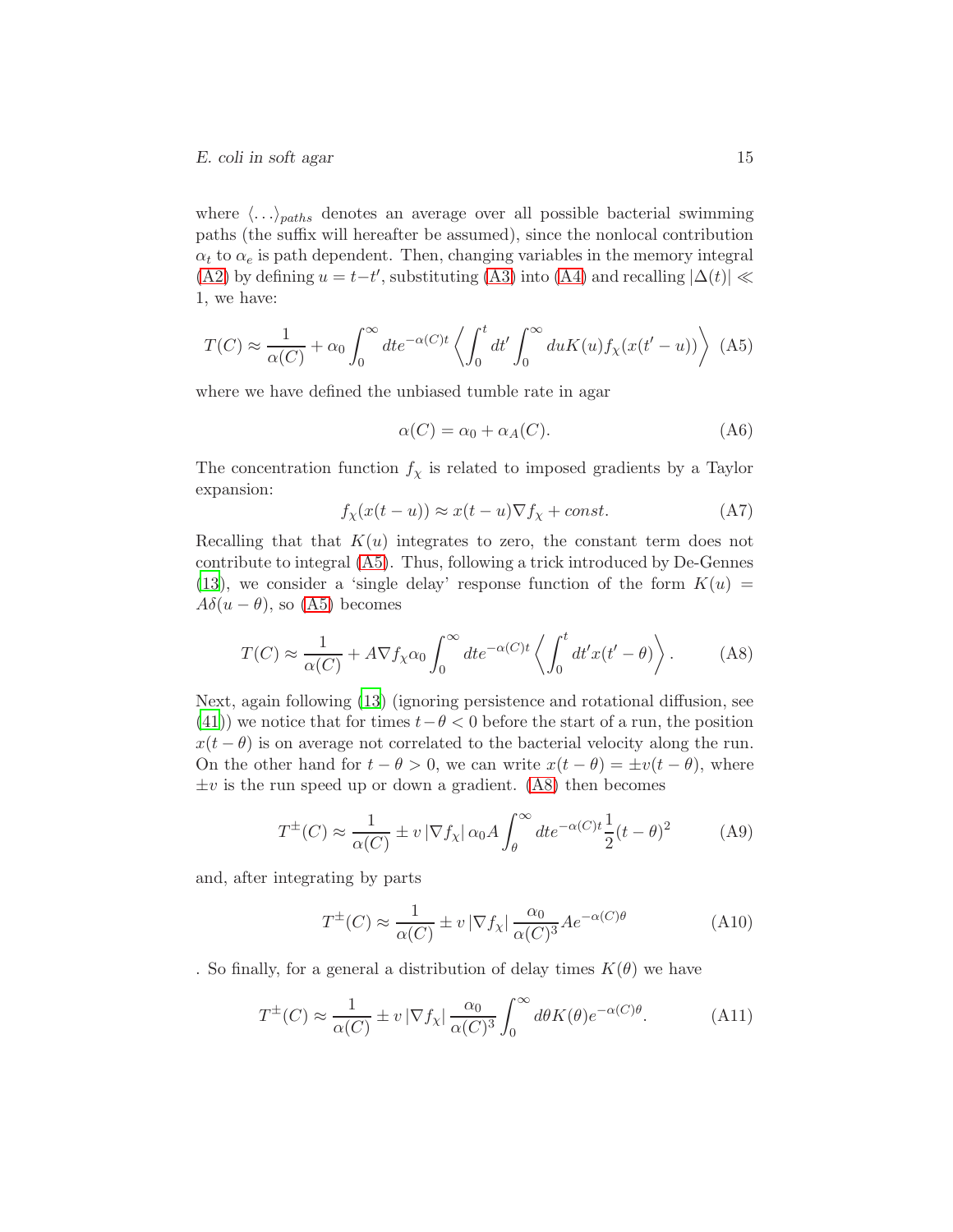### E. coli in soft agar 16

Now we identify  $\alpha^{\pm} = 1/T^{\pm}$ , so that we can use [\(A11\)](#page-15-3) and [\(A1\)](#page-14-4) to find, to leading order in  $|\nabla f_\chi|$ ,

$$
\mu(C) = \frac{v^2}{\alpha(C)}; \quad v_\chi(C) = v^2 \frac{\alpha_0}{\alpha(C)^2} |\nabla f_\chi| \int_0^\infty d\theta K(\theta) e^{-\alpha(C)\theta}.
$$
 (A12)

Or, since the chemotactic sensitivity parameter  $\chi$  is defined by  $v_{\chi} = \chi(C)\nabla f_{\chi}$ 

<span id="page-16-2"></span>
$$
\mu(C) = \frac{v^2}{\alpha_0} \left[ 1 + \frac{\alpha_A(C)}{\alpha_0} \right]^{-1}; \quad \chi(C) = \frac{v^2}{\alpha_0} \left[ 1 + \frac{\alpha_A(C)}{\alpha_0} \right]^{-2} \int_0^\infty d\theta K(\theta) e^{-\alpha(C)\theta}.
$$
\n(A13)

where we have expanded the agar tumble rate defined in [\(A6\)](#page-15-0). Equations [\(A13\)](#page-16-2) are the bacterial transport parameters in agar accounting for a chemotactic response nonlocal in time. In the absence of agar  $(C \to 0)$ , the experimentally measured values of the bacterial transport parameters are  $\mu_0$ and  $\chi_0$ , the *in liquido* diffusivity and chemotactic parameter. In this limit [\(A13\)](#page-16-2) become the expressions derived by de Gennes [\(13](#page-18-5))

<span id="page-16-3"></span>
$$
\mu(C \to 0) = \frac{v^2}{\alpha_0} \equiv \mu_0; \quad \chi(C \to 0) = \frac{v^2}{\alpha_0} \int_0^\infty d\theta K(\theta) e^{-\alpha_0 \theta} \equiv \chi_0. \quad \text{(A14)}
$$

Using  $(A14)$ , we can rewrite  $(A13)$  as

<span id="page-16-4"></span>
$$
\mu(C) = \mu_0 \left[ 1 + \frac{\alpha_A(C)}{\alpha_0} \right]^{-1}; \quad \chi(C) = \chi_0 \left[ 1 + \frac{\alpha_A(C)}{\alpha_0} \right]^{-2} I_\chi \left( \frac{\alpha_A(C)}{\alpha_0} \right),\tag{A15}
$$

where

<span id="page-16-0"></span>
$$
I_{\chi}\left(\frac{\alpha_{A}(C)}{\alpha_{0}}\right) = \frac{\int_{0}^{\infty} d\theta K(\theta) e^{-\alpha_{0}\left[1 + \frac{\alpha_{A}(C)}{\alpha_{0}}\right]\theta}}{\int_{0}^{\infty} d\theta K(\theta) e^{-\alpha_{0}\theta}}.
$$
 (A16)

To solve the model presented in the main text, we require an explicit expression of  $K(t)$  to evaluate [\(A16\)](#page-16-0), and thus [\(A15\)](#page-16-4). We use a recently proposed fit to the experimentally measured impulse response of *E. coli* [\(33](#page-20-0)), and write:

<span id="page-16-1"></span>
$$
K(t) = N_0 e^{-\alpha_0 t} \left[ 1 - A_0 \left( \alpha_0 t + \frac{1}{2} \alpha_0^2 t^2 \right) \right],
$$
 (A17)

where  $\alpha_0$  is the base tumble rate,  $A_0$  is a dimensionless constant and  $N_0 > 0$ is a normalisation constant whose value is unimportant, as it cancels out in the expression for  $I_{\chi}$ .

To facilitate the discussion of our results, we also evaluate two limiting expressions for the concentration dependence of the chemotactic parameter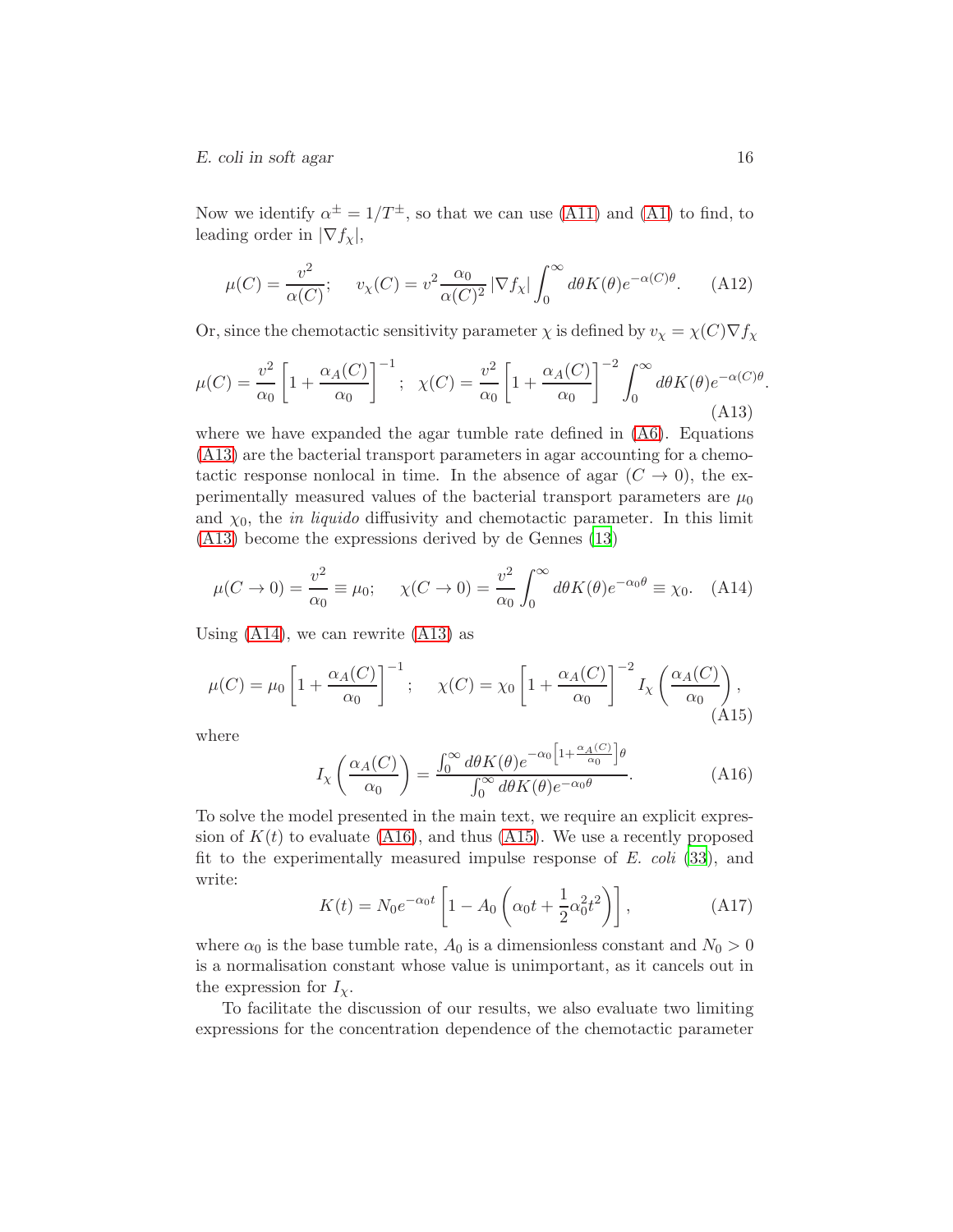in [\(A15\)](#page-16-4). For very low concentrations bacterial collisions with the agar are rare,  $\alpha_A(C) \ll 1$  ( $\alpha(C) \approx \alpha_0$ ), so, expanding to first order, [\(A16\)](#page-16-0) becomes  $I_X \approx 1 - \kappa \alpha_A/\alpha_0$ , where  $\kappa \equiv \int_0^\infty d\theta K(\theta) e^{-\alpha_0 \theta} \alpha_0 \theta / \int_0^\infty d\theta K(\theta) e^{-\alpha_0 \theta}$ . For large agar concentrations, on the other hand, collisions with the agar are frequent and confuse the chemotactic response. The effective tumble rate is so large compared to the natural one,  $\alpha(C) \gg \alpha_0$ , that  $K(\theta)$  can be approximated by  $K(0)$  in the numerator of  $(A16)$ , where the integrand falls rapidly to zero for  $\theta \geq 1/\alpha(C)$ . In this case  $I_{\chi}(\alpha_A/\alpha_0 \gg 1) \approx \beta[1 +$  $\alpha_A(C)/\alpha_0$ <sup>-1</sup>, where  $\beta = K(0)/(\alpha_0 \int_0^\infty d\theta K(\theta) e^{-\alpha_0 \theta})$ . We can then write asymptotic expressions for the chemotactic parameter:

$$
\chi(C) \simeq \begin{cases} \chi_0 \left[ 1 + \frac{\alpha_A(C)}{\alpha_0} \right]^{-2} \left[ 1 - \kappa \frac{\alpha_A(C)}{\alpha_0} \right] & \text{if } \alpha(C) \approx \alpha_0 \\ \beta \chi_0 \left[ 1 + \frac{\alpha_A(C)}{\alpha_0} \right]^{-3} & \text{if } \alpha(C) \gg \alpha_0 \end{cases}
$$
 (A18)

If, as in the main text, the values  $A_0 = 0.5$  and  $\alpha_0 = 1$  are used in [\(A17\)](#page-16-1), then  $\kappa = 1/10$  and  $\beta = 16/5$ .

### References

- <span id="page-17-0"></span>1. Berg, H. C., 2004. *E. coli* in motion. Springer.
- <span id="page-17-1"></span>2. Harshey, R. M., 2003. Bacterial motility on a surface: many ways to a common goal. *Ann. Rev. Microbiol.* 57:249–273.
- <span id="page-17-2"></span>3. Guenet, J. M., and C. Rochas, 2006. Agarose sols and gels revisited. *Macromol. Symp.* 242:65–70.
- <span id="page-17-3"></span>4. Wimpenny, J. W. T., L. Leistner, L. V. Thomas, A. J. Mitchell, K. Katsaras, and P. Peetz, 1995. Submerged bacterial colonies within food and model systems: Their growth, distribution and interactions. *Int. J. Food Microbiol.* 28:299–315.
- <span id="page-17-6"></span>5. Mitchell, A. J., and J. W. T. Wimpenny, 1997. The effects of agar concentration on the growth and morphology of submerged colonies of motile and non-motile bacteria. *J. Appl. Microbiol.* 83:76–84.
- <span id="page-17-4"></span>6. Richardson, K., 1991. Role of motility and flagellar structure in the pathogenicity of *Vibrio cholerae*: Analysis of motility mutants in three animal models. *Infect. Immun.* 59:2727–2736.
- <span id="page-17-5"></span>7. Adler, J., 1966. Chemotaxis in bacteria. *Science* 153:708–716.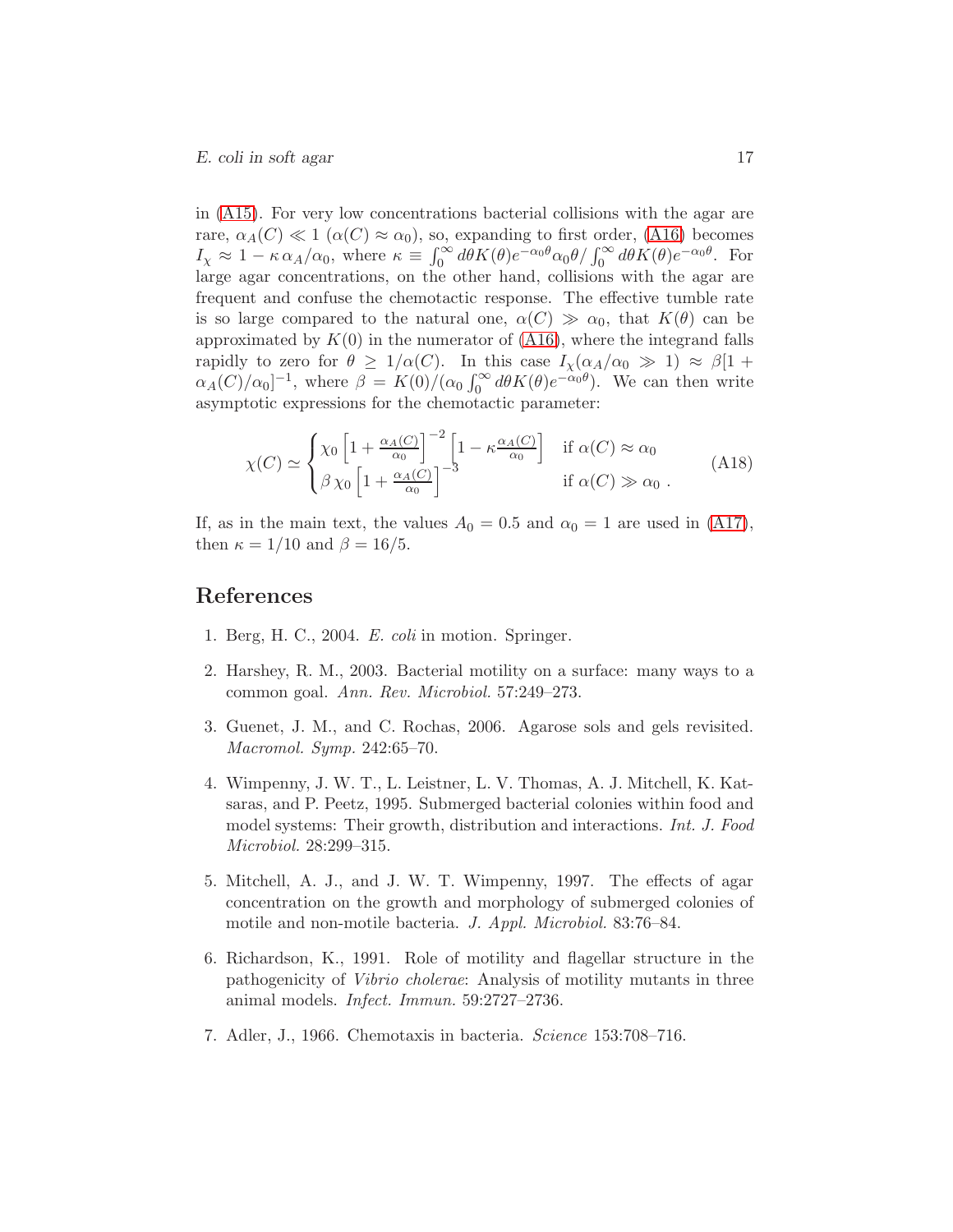- <span id="page-18-0"></span>8. Wolfe, A. J., and H. C. Berg, 1989. Migration of bacteria in semisolid agar. *Proc. Natl. Acad. Sci. USA* 86:6973–6977.
- <span id="page-18-2"></span>9. Barton, J. W., and R. M. Ford, 1995. Determination of Effective Transport Coefficients for Bacterial Migration in Sand Columns. *Appl. Env. Microbiol.* 61:3329–3335.
- <span id="page-18-1"></span>10. Righetti, P. G., B. C. W. Brost, and R. S. Snyder, 1981. On the limiting pore size of hydrophilic gels for electrophoresis and isoelectric focusion. *J. Biochem. Biophys. Methods* 4:347–363.
- <span id="page-18-3"></span>11. Keller, E. F., and L. A. Segel, 1972. Travelling bands of chemotactic bacteria - theoretical analysis. *J. Theor. Biol.* 30:235–248.
- <span id="page-18-4"></span>12. Lauffenburger, D., C. Kennedy, and R. Aris, 1984. Role of chemotaxis in the transport of bacteria through saturated porous media. *Bull. Math. Biol.* 46:19–40.
- <span id="page-18-5"></span>13. de Gennes, P.-G., 2004. Chemotaxis: the role of internal delays. *Eur. Biophys. J.* 33:691–693.
- <span id="page-18-6"></span>14. DeWitt, S. K., and E. A. Adelberg 1962. The occurrence of a genetic transposition in a strain of *Escherichia coli*. *Genetics* 47:577–685.
- <span id="page-18-7"></span>15. Sambrook, J., E. F. Fritsch, and T. Maniatis, 1989. Molecular cloning: a laboratory manual. Cold Spring Harbour Press, N.Y., 2nd edition.
- <span id="page-18-8"></span>16. Rahn, O., and G. L. Richardson, 1941. Oxygen demand and oxygen supply. *J. Bacteriology* 41:225–249.
- <span id="page-18-9"></span>17. Benke, K. K., and D. F. Hedger, 1996. Normalisation of brightness and contrast in video displays. *Eur. J. Phys.* 17:268–274.
- <span id="page-18-10"></span>18. Tindall, M. J., P. K. Maini, S. L. Porter, and J. P. Armitage, 2008. Overview of Mathematical Approaches Used to Model Bacterial Chemotaxis II: Bacterial Populations. *Bull. Math. Biol.* 70:1570–1607.
- <span id="page-18-11"></span>19. Nossal, R., 1972. Boundary movement of chemotactic bacterial populations. *Math. biosci.* 397–406.
- <span id="page-18-12"></span>20. Agladze, K., E. Budrene, G. Ivanitsky, V. Krinsky, V. Shakhbazyan, and M. Tsyganov, 1993. Wave mechanisms of pattern formation in microbial populations. *Proc. R. Soc. Lond. B* 253:131–135.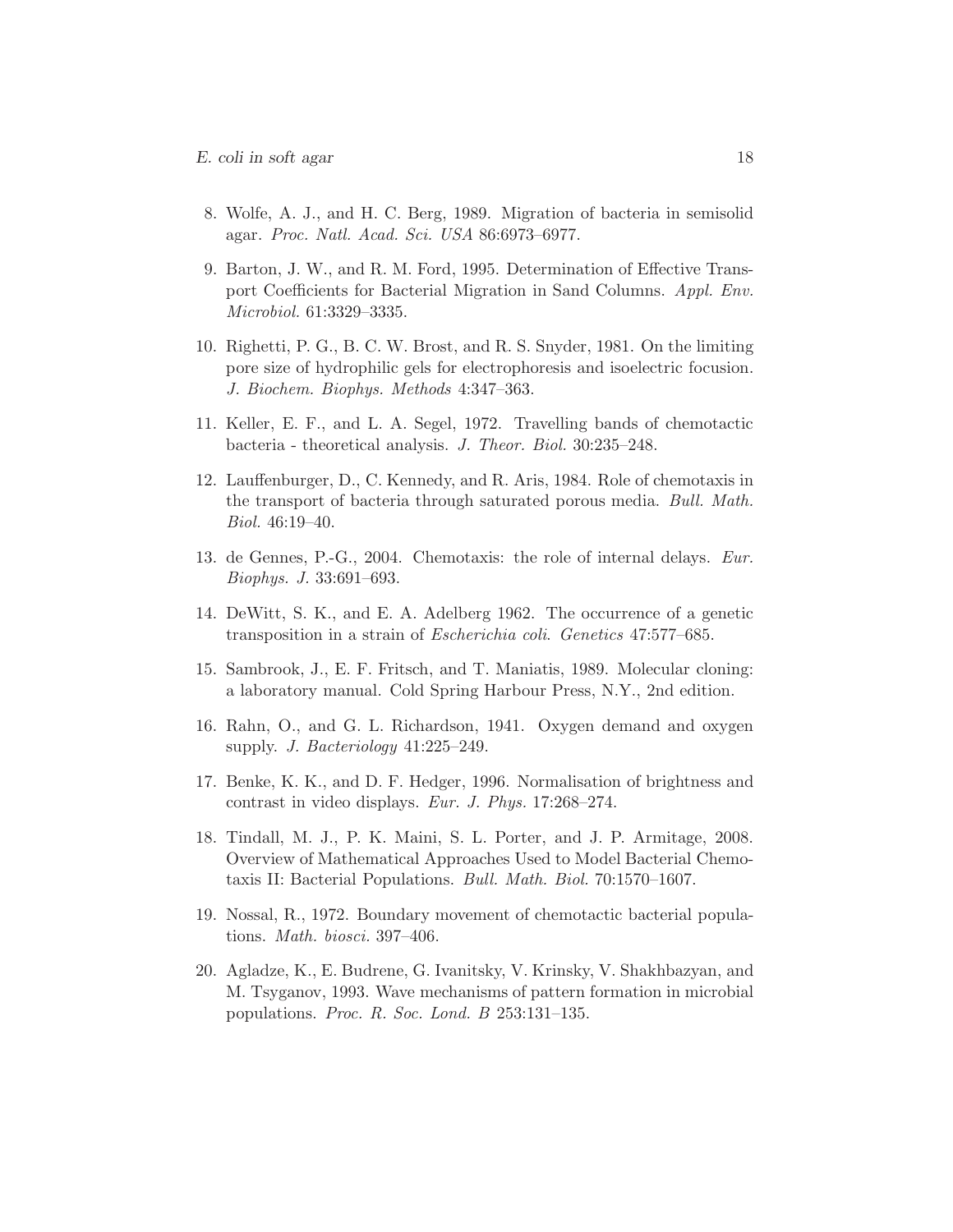- <span id="page-19-0"></span>21. Woodward, D. E., R. Tyson, M. R. Myerscough, J. D. Murray, E. O. Budrene, and H. C. Berg, 1995. Spatio-temporal patterns generated by Salmonella typhimurium. *Biophys. J.* 68:2181–2189.
- <span id="page-19-1"></span>22. Ford, R. M., and R. W. Harvey, 2007. Role of chemotaxis in the transport of bacteria through saturated porous media. *Adv. Water Resour.* 30:1608–1617.
- <span id="page-19-2"></span>23. Barton, J. W., and R. M. Ford, 1996. Mathematical model for characterization of bacterial migration through sand cores. *Biotechnol. Bioeng.* 53:487–496.
- <span id="page-19-3"></span>24. Lapidus, I. R., and R. Schiller, 1976. Model for the chemotactic response of a bacterial population. *Biophys. J.* 16:779–789.
- <span id="page-19-4"></span>25. Chen, K. C., R. M. Ford, and P. T. Cummings, 1998. Perturbation expansion of Alt's cell balance equations reduces to Segel's onedimensional equations for shallow chemoattractant gradients. *SIAM J. Appl. Math.* 59:35–57.
- <span id="page-19-5"></span>26. Monod, J., 1949. The growth of bacterial cultures. *Ann. Rev. Microbiol.* 3:371–394.
- <span id="page-19-6"></span>27. Schantz, E. J., and M. A. Lauffer, 1962. Diffusion measurements in agar gel. *Biochemistry* 1:658663.
- <span id="page-19-7"></span>28. Sharma, P. K., M. J. McInerney, and R. M. Knapp, 1993. In situ growth and activity and modes of penetration of *Escherichia coli* in unconsolidated porous materials. *Appl. Environ. Microbiol.* 59:3686– 3694.
- <span id="page-19-8"></span>29. Senozov, G., D. Joseleau-Petit, and R. D'ari, 2007. Escherichia coli physiology in Luria-Bertani Broth. *J. Bacteriol.* 189:8746–8749.
- <span id="page-19-9"></span>30. Ahmed, T., and R. Stocker, 2008. Experimental Verication of the Behavioral Foundation of Bacterial Transport Parameters Using Microuidics. *Biophys. J.* 95:4481–4493.
- <span id="page-19-10"></span>31. Murray, J. D., 2003. Mathematical Biology. II. Spatial Models and Biomedical Applications. Springer, New York, 3rd edition.
- <span id="page-19-11"></span>32. Lapidus, I. R., and R. Schiller, 1978. A model for traveling bands of chemotactic bacteria. *Biophys. J.* 22:1–13.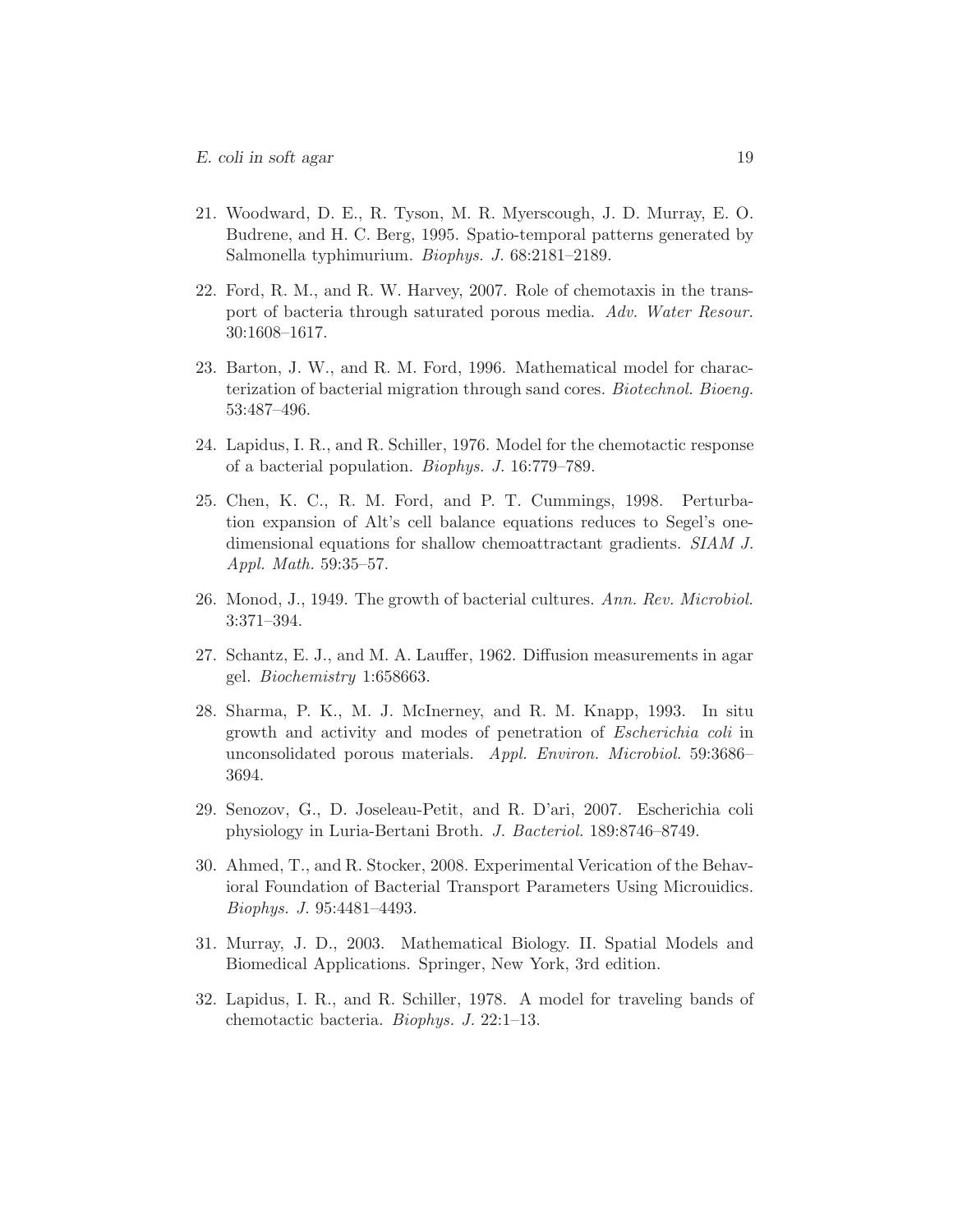- <span id="page-20-0"></span>33. Clark, D. A., and L. C. Grant, 2005. The bacterial chemotactic response reflects a compromise between transient and steady-state behaviour. *Proc. Natl. Acad. Sci. USA* 102:9150–9155.
- <span id="page-20-1"></span>34. Eiha, N., A. Komoto, S. Maenosono, J. Y. Wakano, J. Yamamoto, and Y. Yamaguchi, 2002. The mode transition of the bacterial colony. *Physica A* 313:609–624.
- <span id="page-20-2"></span>35. Ben-Jacob, E., I. Cohen, and H. Levine, 2000. Cooperative self organization of microorganisms. *Adv. Phys.* 49:395–554.
- <span id="page-20-3"></span>36. Surette, M. G., M. B. Miller, and B. L. Bassler, 1999. Quorum sensing in *Escherichia coli*, *Salmonella typhimurium*, and *Vibrio harveyi*: A new family of genes responsible for autoinducer production. *Proc. Natl. Acad. Sci. USA* 96:1639–1644.
- <span id="page-20-4"></span>37. Barak, R., and M. Eisenbach, 1999. Chemotactic-like response of *Escherichia coli* cells lacking the known chemotaxis machinery but containing overexpressed CheY. *Mol. Microbiol.* 31:1125–1137.
- <span id="page-20-5"></span>38. Liaw, S.-J., H.-C. Lai, S.-W. Ho, K.-T. Luh, and W.-B. Wang, 2000. Inibition of virulence factor and swarming differentiation in *Proteus mirabilis* by *p*-nitrophenylglycerol. *J. Med. Microbiol.* 49:725–731.
- <span id="page-20-6"></span>39. Lam, K. H., T. K. W. Ling, and S. W. N. Au, 2010. Crystal structure of activated CheY1 from *Helicobacter pylori*. *J. Bacteriol.* 192:2324–2334.
- <span id="page-20-7"></span>40. Tailleur, J., and M. E. Cates, 2008. Statistical Mechanics of Interacting Run-and-Tumble Bacteria. *Phys. Rev. Lett.* 100:218103.
- <span id="page-20-9"></span>41. Locsei, J. T., 2007. Persistence of direction increases the drift velocity of run and tumble chemotaxis. *J. Math. Biol.* 55:41–60.
- <span id="page-20-8"></span>42. Segall, J. E., S. M. Block, and H. C. Berg, 1986. Temporal comparisons in bacterial chemotaxis. *Proc. Natl. Acad. Sci. USA* 83:8987–8991.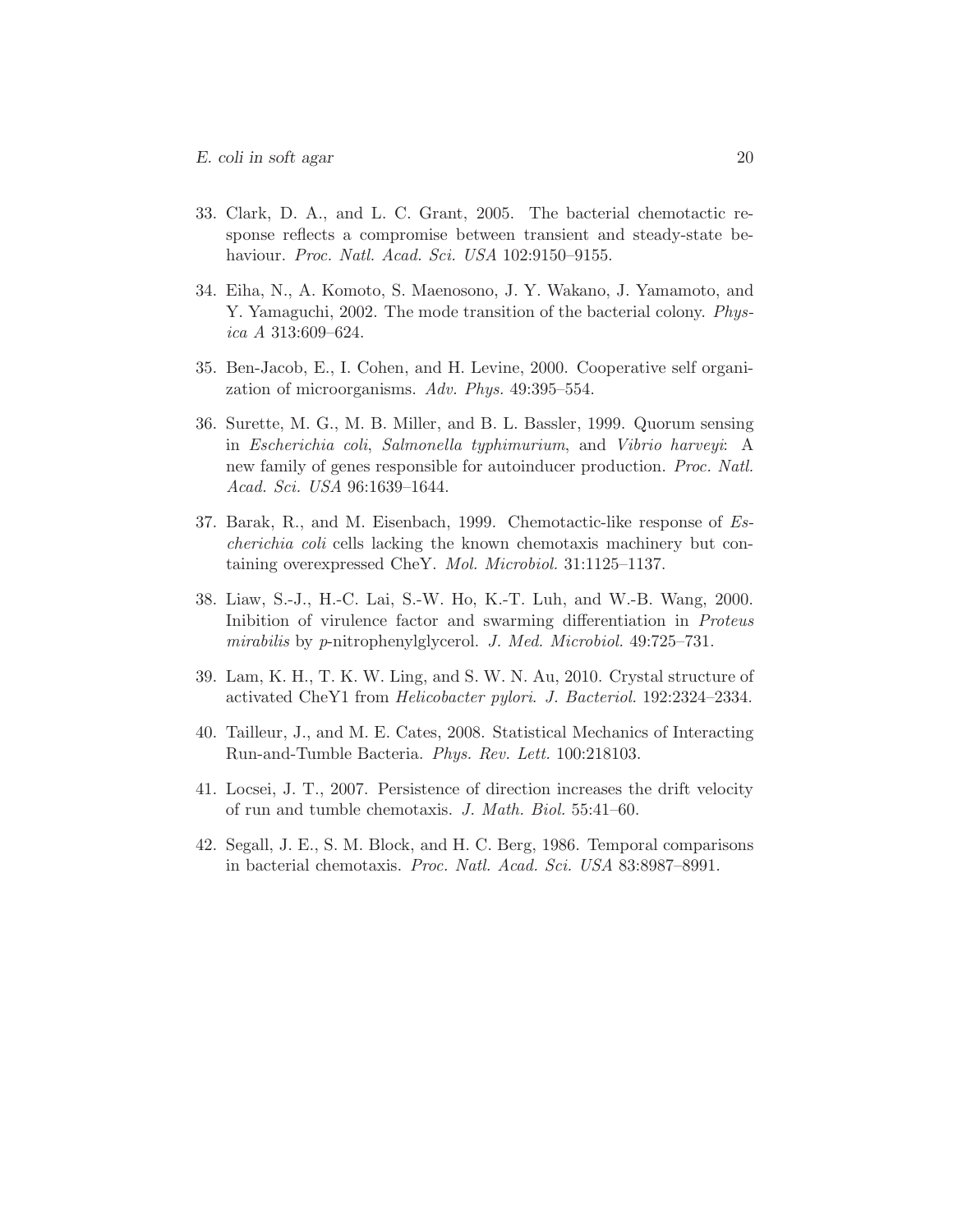# Figure Legends

### Figure [1.](#page-23-0)

(a) Early (top row) and advanced (bottom) stages of the migration of *E. coli* AB1157 populations through LB agar of concentration  $C = 0.15{\text -}0.35\%,$ as labelled. Shown are circular views (65 mm diameter) from minimally processed images (see methods) of 100 mm diameter petris filled with 10 mm thick agar. (b-e) Azimuthally averaged radial intensity profiles from the images (see text). The time since inoculation in hours is indicated throughout.

### Figure [2.](#page-24-0)

Bacterial populations for  $C = 0.4{\text -}0.5\%$ . Colonies (65 mm views) are initially circular (top row), but quickly develop blebbing instabilities (bottom row). Images were minimally processed as for Fig. [1a](#page-23-0) (see methods).

### Figure [3.](#page-25-0)

Colony radius,  $r$ , against the time,  $t$ , since growth inception (see text) for  $C = 0.15 - 0.4\%$ , as shown. The inset shows a linear fit to the raw radial data for  $C = 0.3\%$  against time since inoculation,  $t_i$ . Similar fits for all other concentrations define the migration speed (slope) and the latency time  $\Delta t_l$ (intersection with the time axis). Error bars are at most the size of a data point.

#### Figure [4.](#page-26-0)

Experimental migration front speed as a function of concentration in the range 0.15-0.35% together with a best fit to the data using our model. Also shown for best fit parameters are the model 'efficient' and 'confused' limits, and the prediction from gas kinetic models [\(23](#page-19-2)). The inset shows the same data but including points for  $C = 0.4{\text -}0.5\%$ , labelled differently to indicate a different mode of migration at these concentrations. The model breakdown in this region is evident.

#### Figure [5.](#page-27-0)

Theoretical predictions for the band profiles for the full model (left) and gas kinetic models [\(23\)](#page-19-2) (right) in the same range probed in experiments:  $C =$ 0.15-0.35%, as indicated. In the full model, as concentration is increased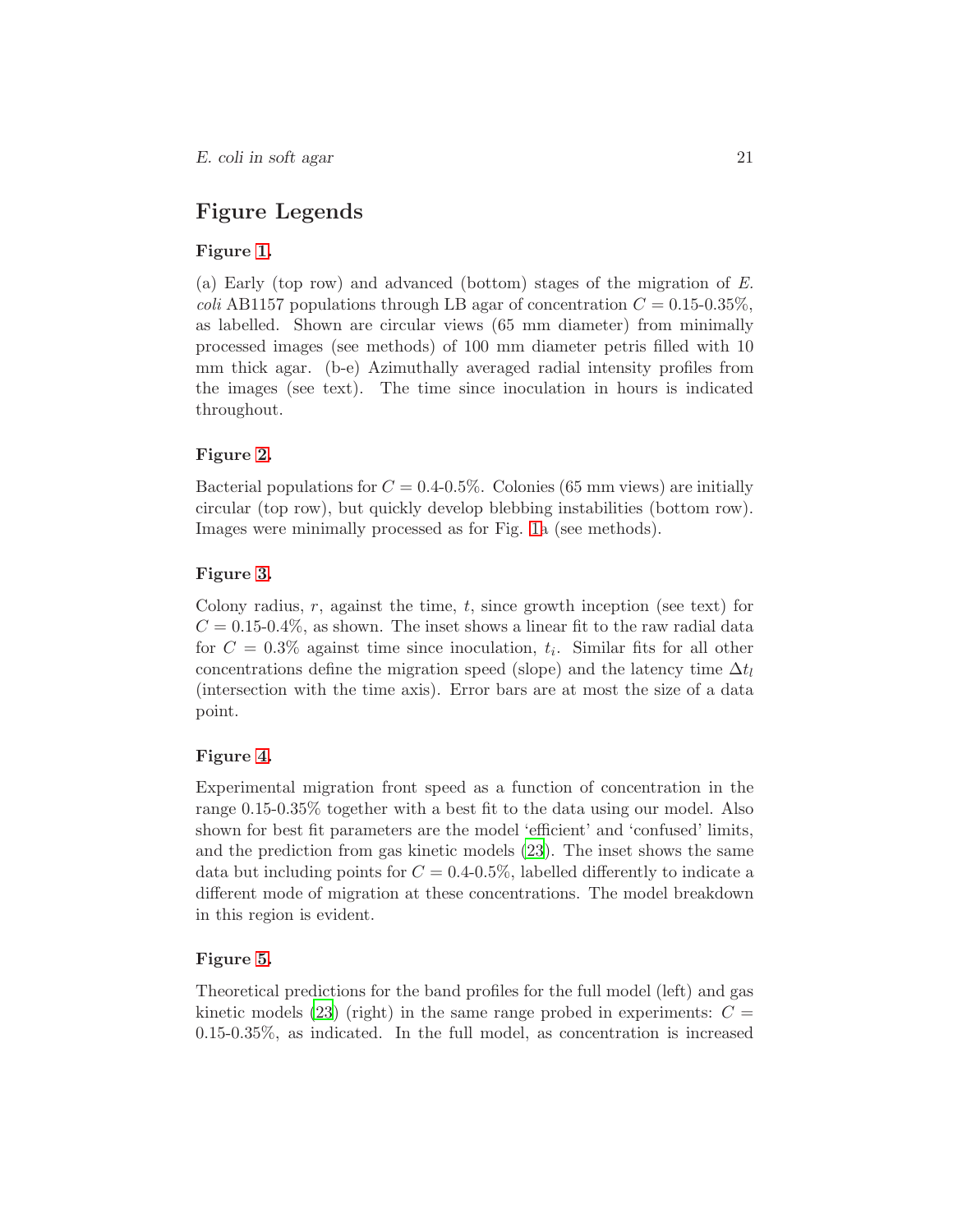the dynamics changes from chemotactic (sharp bands) to growth/diffusion dominated (broad bands). This gradual transition is qualitatively the same as observed in experiment (see Fig. [1\)](#page-23-0), and is not predicted by the gas kinetic model.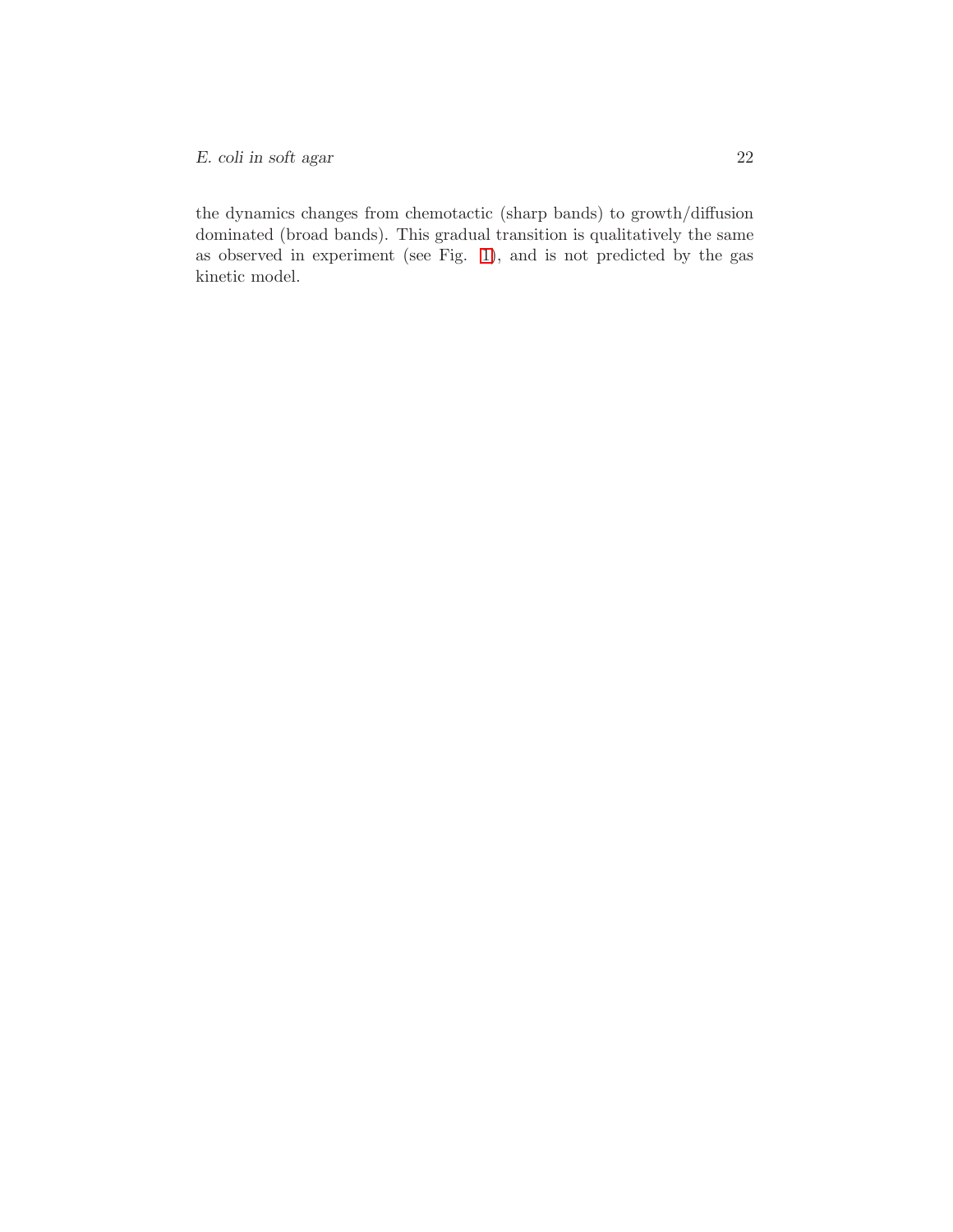

<span id="page-23-0"></span>Figure 1: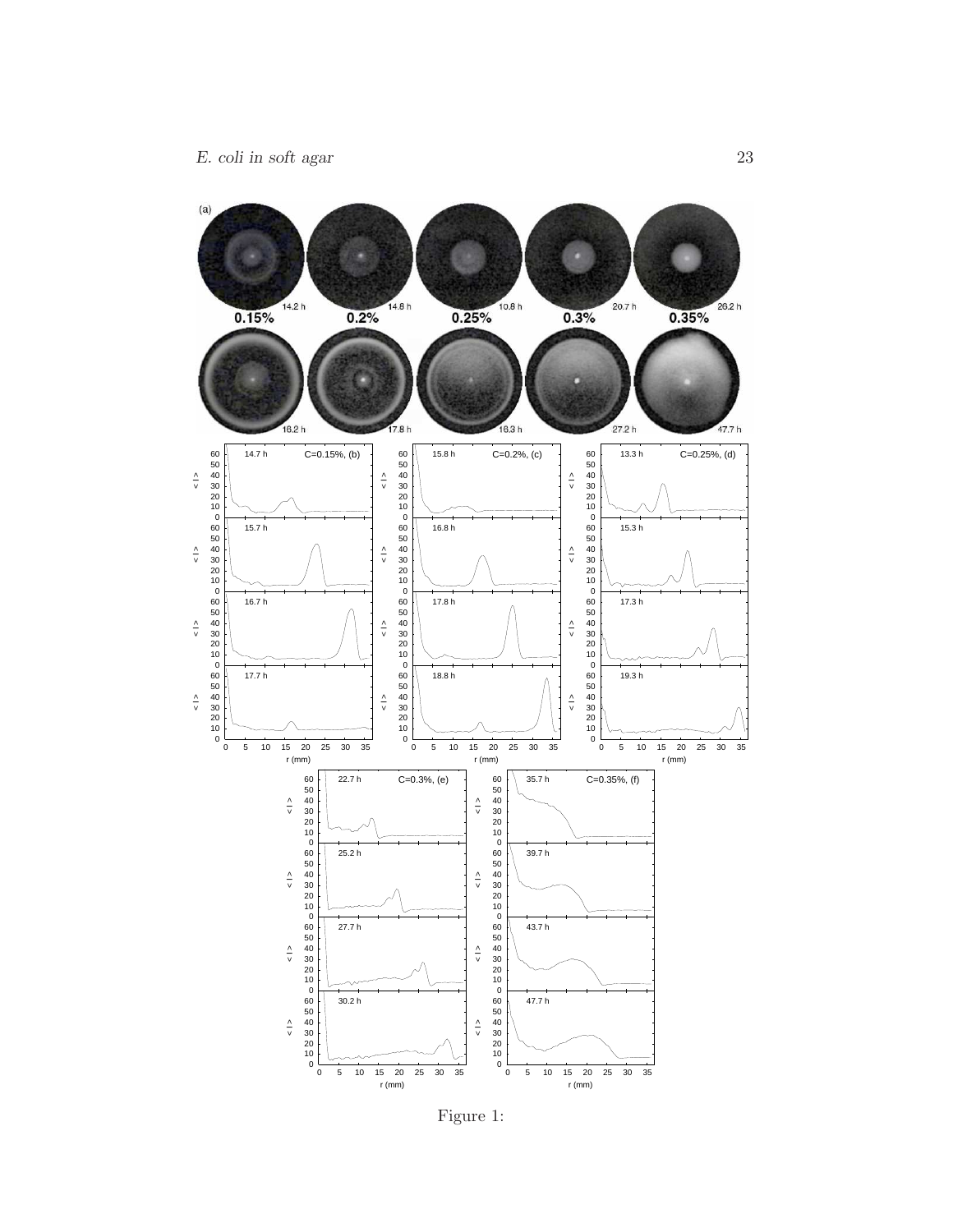

<span id="page-24-0"></span>Figure 2: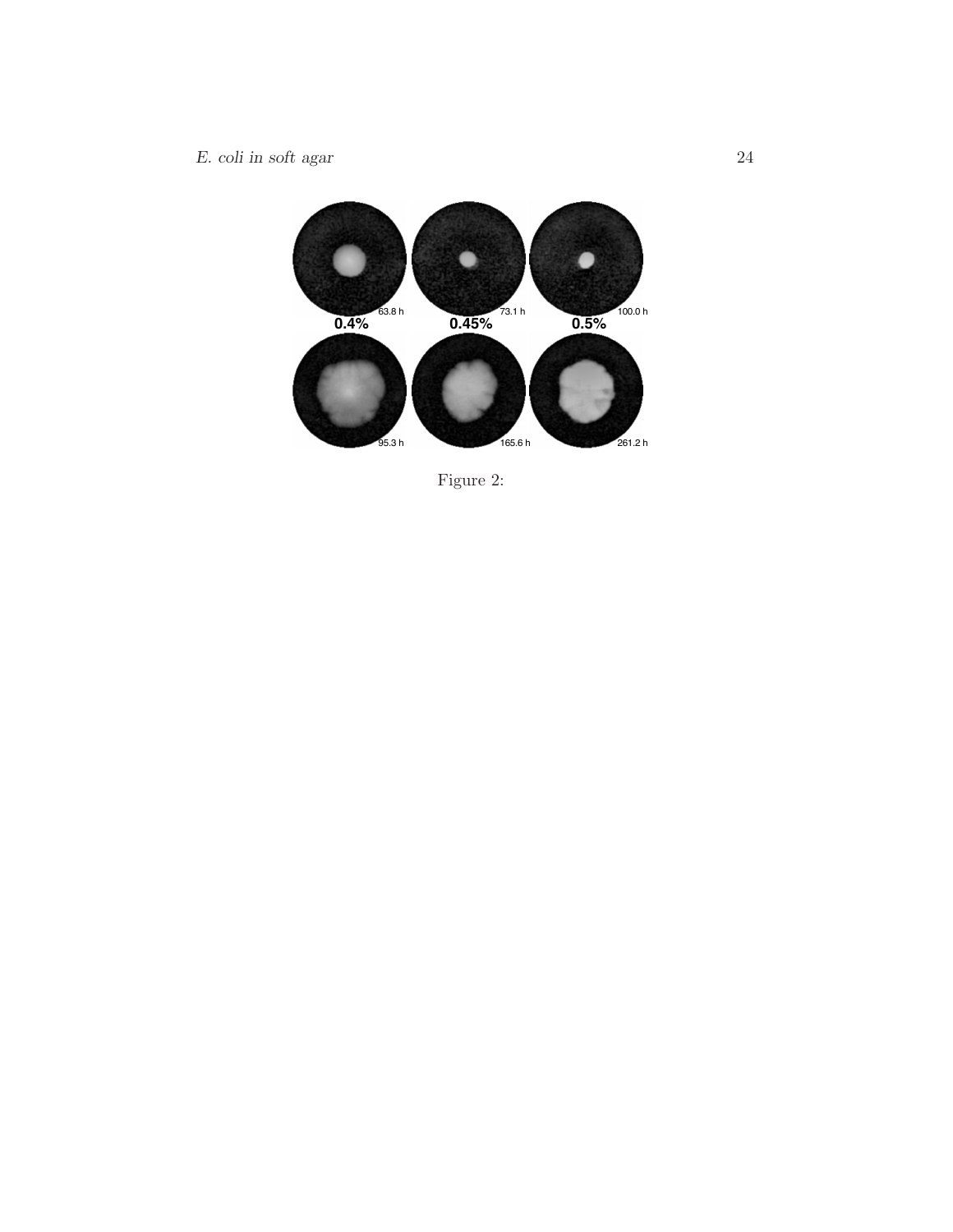

<span id="page-25-0"></span>Figure 3: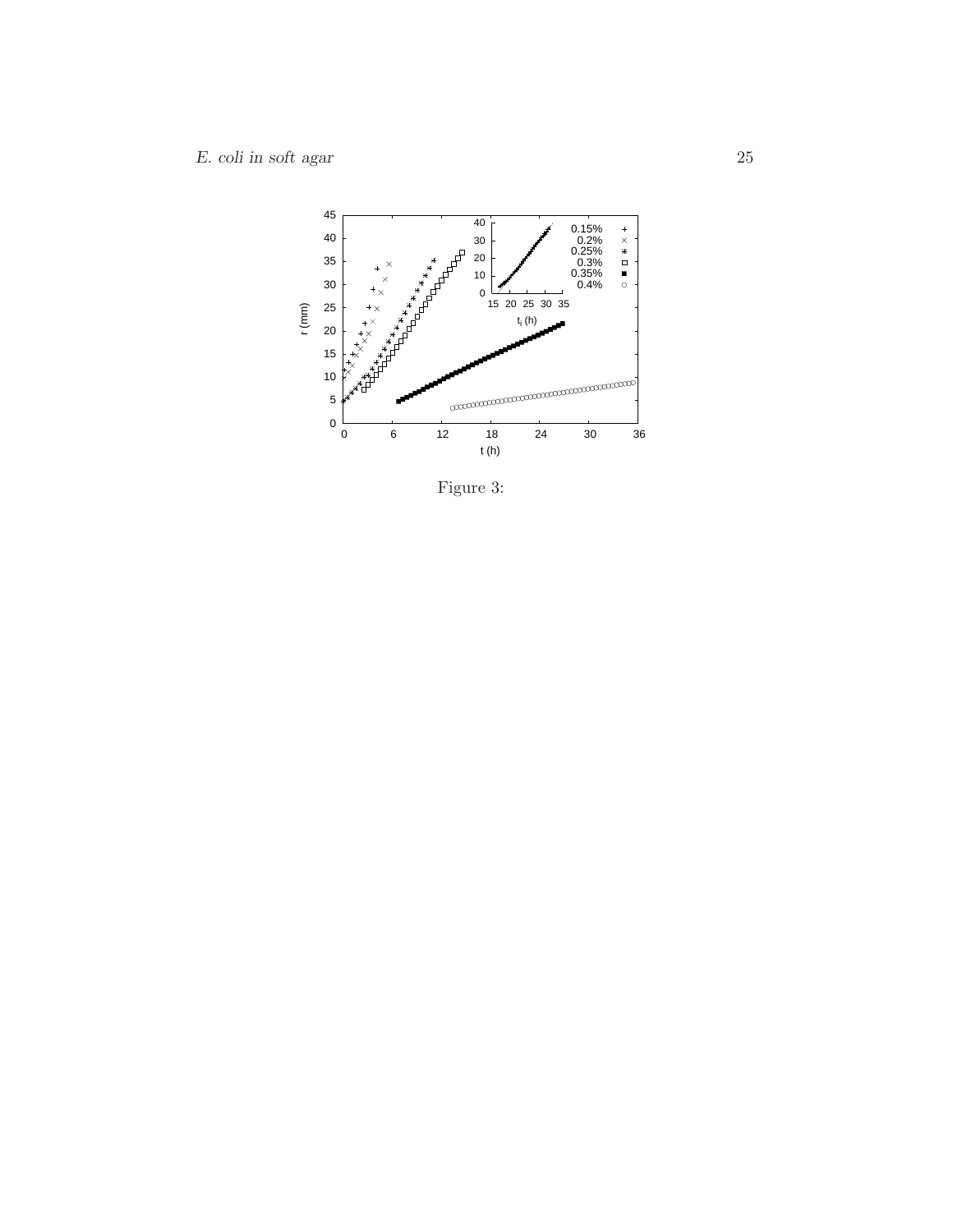

<span id="page-26-0"></span>Figure 4: